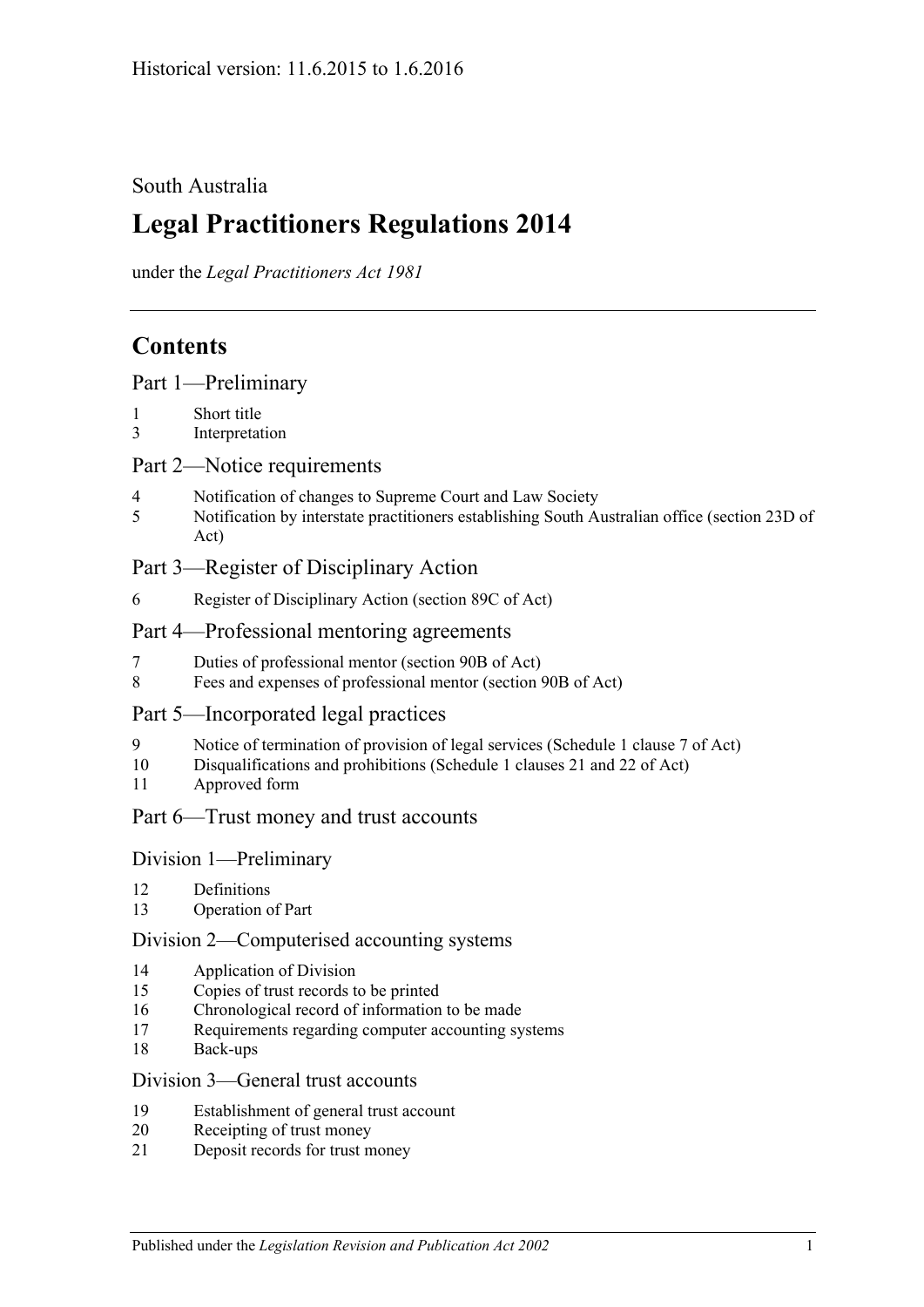- [Direction for non-deposit of trust money in general trust account \(Schedule](#page-10-1) 2 clause 12 of [Act\)](#page-10-1)
- [Written record to be kept of verbal direction to disburse trust money](#page-10-2)
- [Payment by cheque](#page-10-3)
- [Payment by electronic funds transfer](#page-12-0)
- [Recording transactions in trust account cash books](#page-13-0)
- [Trust account receipts cash book](#page-13-1)
- [Trust account payments cash book](#page-14-0)
- [Recording transactions in trust ledger accounts](#page-15-0)
- [Journal transfers](#page-16-0)
- [Reconciliation of trust records](#page-17-0)
- [Trust ledger account in name of law practice or legal practitioner associate](#page-17-1)
- [Notification requirements regarding general trust accounts](#page-18-0)

#### Division [4—Controlled money](#page-19-0)

- [Maintenance of controlled money accounts \(Schedule](#page-19-1) 2 clause 15 of Act)
- [Receipt of controlled money](#page-19-2)
- [Deposit of controlled money \(Schedule](#page-20-0) 2 clause 15 of Act)
- [Withdrawal of controlled money must be authorised](#page-20-1)
- [Register of controlled money](#page-21-0)

Division [5—Transit money](#page-22-0)

[Information to be recorded about transit money \(Schedule](#page-22-1) 2 clause 17 of Act)

## Division [6—Trust money generally](#page-22-2)

- [Trust account statements](#page-22-3)
- [Trust account statements for sophisticated clients](#page-23-0)
- [Register of investments](#page-23-1)<br>43 Trust money subject to s
- [Trust money subject to specific powers \(Schedule 2 clause 18 of Act\)](#page-24-0)
- [Register of powers and estates in relation to trust money](#page-24-1)<br>45 Withdrawing trust money for legal costs (Schedule 2 clar
- [Withdrawing trust money for legal costs \(Schedule](#page-25-0) 2 clause 22 of Act)
- [Keeping of trust records \(Schedule](#page-26-0) 2 clause 25 of Act)
- [Keeping other records and information](#page-26-1)
- [Statements regarding receipt or holding of trust money](#page-26-2)

#### Division [7—External examinations](#page-27-0)

- [Appointment of external examiner \(Schedule](#page-27-1) 2 clause 34 of Act)
- [No requirement for external examinations for transit money](#page-27-2)
- [Carrying out examination \(Schedule](#page-28-0) 2 clause 38 of Act)
- [External examiner's report \(Schedule](#page-28-1) 2 clause 39 of Act)
- [Conditions on approval of ADIs \(Schedule](#page-29-0) 2 clause 41 of Act)
- [Information to be provided to Society \(Schedule](#page-30-0) 2 clause 48 of Act)

#### Division [8—Miscellaneous](#page-30-1)

- [Law practice closing down, closing office or ceasing to receive or hold trust money](#page-30-2)
- [Exemptions](#page-31-0)
- [Transitional provision—retention of accounts and records kept under revoked regulations](#page-31-1)

#### Part [7—Costs disclosure and assessment](#page-31-2)

- [Substantial connection with this State \(Schedule](#page-31-3) 3 of Act)
- [Disclosure of costs to clients—form \(Schedule](#page-32-0) 3 clause 10 of Act)
- [Exceptions to requirement for disclosure \(Schedule](#page-32-1) 3 clause 13 of Act)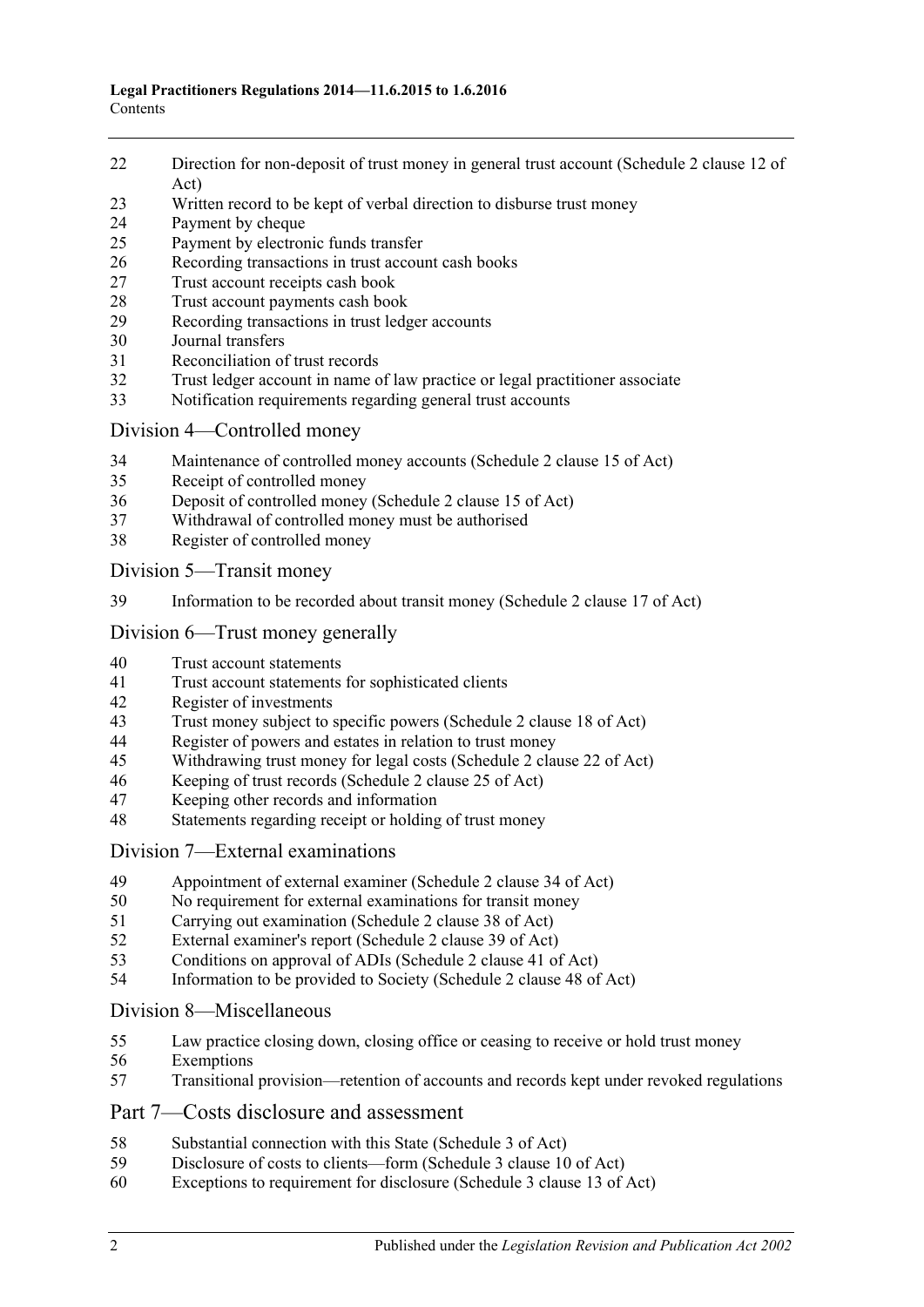- 61 [Interest on unpaid legal costs \(Schedule](#page-32-2) 3 clause 23 of Act)
- 62 [Costs agreement with associated third party payer \(Schedule](#page-32-3) 3 clause 24)
- 63 [Notification of client's rights—form \(Schedule](#page-32-4) 3 clause 33 of Act)

#### Part [8—Miscellaneous](#page-32-5)

- 64 [Fees](#page-32-6)
- 65 [Miscellaneous prescribed matters under Act](#page-33-0)
- 66 [Oath of public notary](#page-33-1)
- 67 [Obligation to provide information to Supreme Court](#page-33-2)
- 68 [Offences](#page-34-0)
- 69 [General defence](#page-34-1)

## Part 9—Transitional provisions—*[Legal Practitioners \(Miscellaneous\)](#page-34-2)  [Amendment Act](#page-34-2) 2013*

- 70 [Operation of amendment \(requirement of incorporated legal practice to give notice\)](#page-34-3)
- 71 [Reporting obligations for 2013/2014 financial year](#page-34-4)

Schedule [1—Forms](#page-35-0)

[Schedule](#page-36-0) 2—Fees

[Legislative history](#page-37-0)

# <span id="page-2-0"></span>**Part 1—Preliminary**

#### <span id="page-2-1"></span>**1—Short title**

These regulations may be cited as the *Legal Practitioners Regulations 2014*.

#### <span id="page-2-2"></span>**3—Interpretation**

In these regulations—

*Act* means the *[Legal Practitioners Act](http://www.legislation.sa.gov.au/index.aspx?action=legref&type=act&legtitle=Legal%20Practitioners%20Act%201981) 1981*.

# <span id="page-2-3"></span>**Part 2—Notice requirements**

#### <span id="page-2-8"></span><span id="page-2-4"></span>**4—Notification of changes to Supreme Court and Law Society**

- <span id="page-2-6"></span>(1) Subject to [subregulation](#page-2-5) (2), a law practice must, within 1 month, give the Supreme Court and the Society notice in writing containing details of any of the following events:
	- (a) establishment of a new place of business by the law practice;
	- (b) closure of a place of business of the law practice;
	- (c) amalgamation of the law practice with another law practice.
- <span id="page-2-7"></span><span id="page-2-5"></span>(2) A law practice that is required to give the Society written notice in accordance with [regulation](#page-4-6) 9 or [regulation](#page-30-3) 55(1) is not required to give notice under [subregulation](#page-2-6)  $(1)(a)$  or  $(b)$ .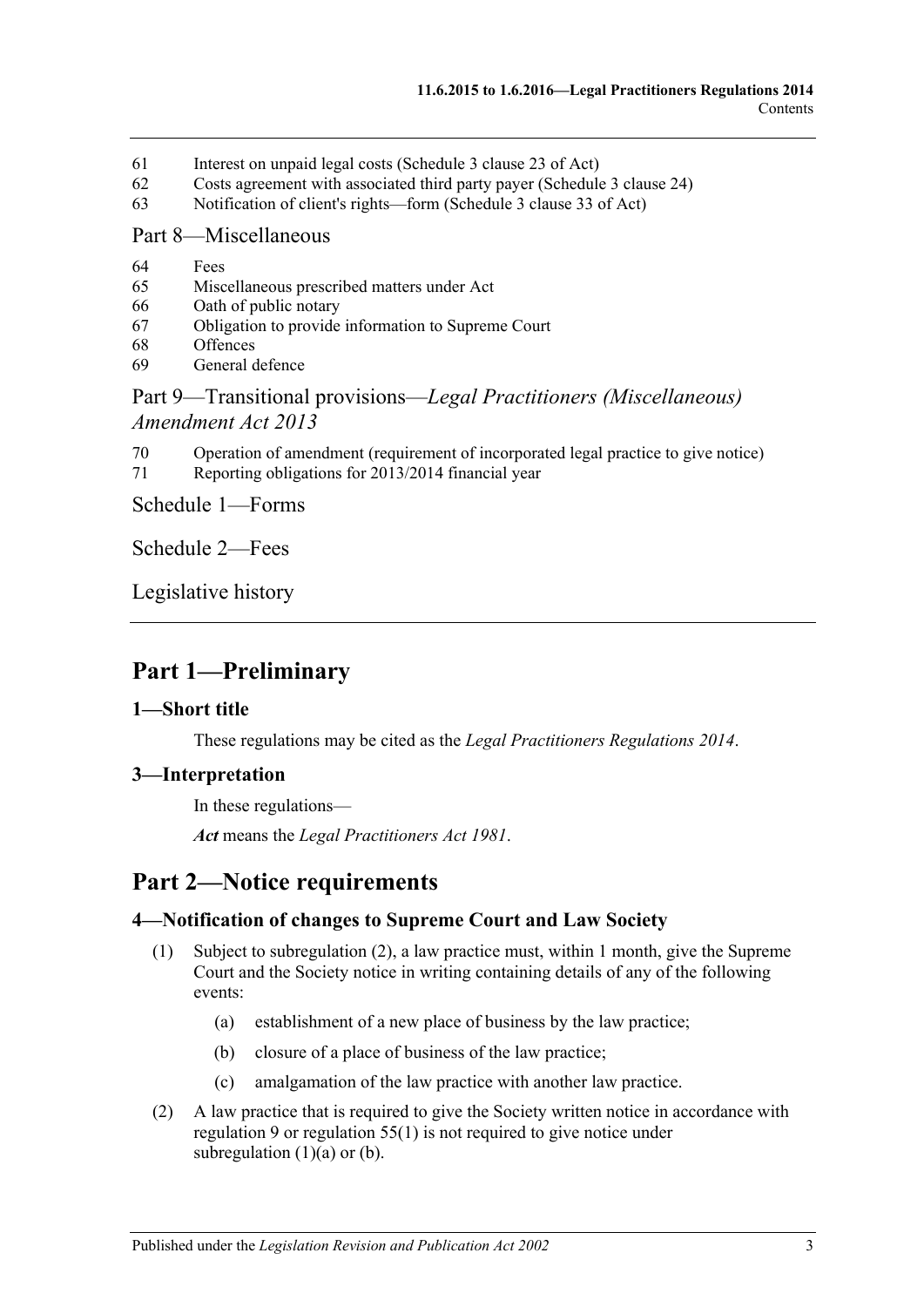- <span id="page-3-2"></span><span id="page-3-1"></span>(3) A legal practitioner must, within 1 month, give the Supreme Court and the Society notice in writing containing details of any of the following events:
	- (a) commencement or recommencement of practice on the part of the practitioner;
	- (b) cessation of practice by the practitioner;
	- (c) entry by the practitioner into partnership with another practitioner;
	- (d) if the practitioner practises in partnership—dissolution of the partnership or the death or retirement of a member of the partnership or addition of a new member.
- (4) For the purposes of [subregulation](#page-3-1) (3)(b), a reference to ceasing to practise includes a reference to ceasing to practise in a way that entitles the practitioner to receive trust money or will involve the receipt of trust money.
- <span id="page-3-3"></span>(5) The legal representative of a practitioner who dies while engaged in practice on his or her own behalf and not in partnership with another practitioner must, within 1 month after the death or 14 days after the grant of probate or letters of administration (whichever is the later), notify the Supreme Court and the Society of the death.
- (6) If the function of receiving notices under [subregulation](#page-2-8)  $(1)$ ,  $(3)$  or  $(5)$  is assigned to the Society under section 52A of the Act, the subregulation is to be taken to require that the notices be given only to the Society.

#### **Note—**

The functions of the Supreme Court unde[r subregulations](#page-2-8) (1), [\(3\)](#page-3-2) and [\(5\)](#page-3-3) are assigned by the Court, by rules of court, to the Law Society (see section 52A of the Act and Chapter 17 of the *Supreme Court Civil Rules 2006*).

#### <span id="page-3-0"></span>**5—Notification by interstate practitioners establishing South Australian office (section 23D of Act)**

- (1) For the purposes of section 23D(1) of the Act, an interstate legal practitioner who establishes an office in this State must give the notice required under that section within 28 days after establishing the office.
- (2) For the purposes of section  $23D(2)$  of the Act, the notice must contain the following particulars:
	- (a) the practitioner's full name and date of birth;
	- (b) each jurisdiction in which the practitioner currently holds an interstate practising certificate;
	- (c) what conditions or limitations (if any) are imposed on an interstate practising certificate held by the practitioner;
	- (d) the address of the practitioner's place of business in this State;
	- (e) the practitioner's current residential and other business addresses;
	- (f) whether the practitioner will practise in this State as a member of a partnership, as an employee, or as a legal practitioner director, and, if so, the name and business addresses of the firm, employer or incorporated legal practice of which the practitioner is a member, employee or director;
	- (g) whether the practitioner will operate a trust account in this State.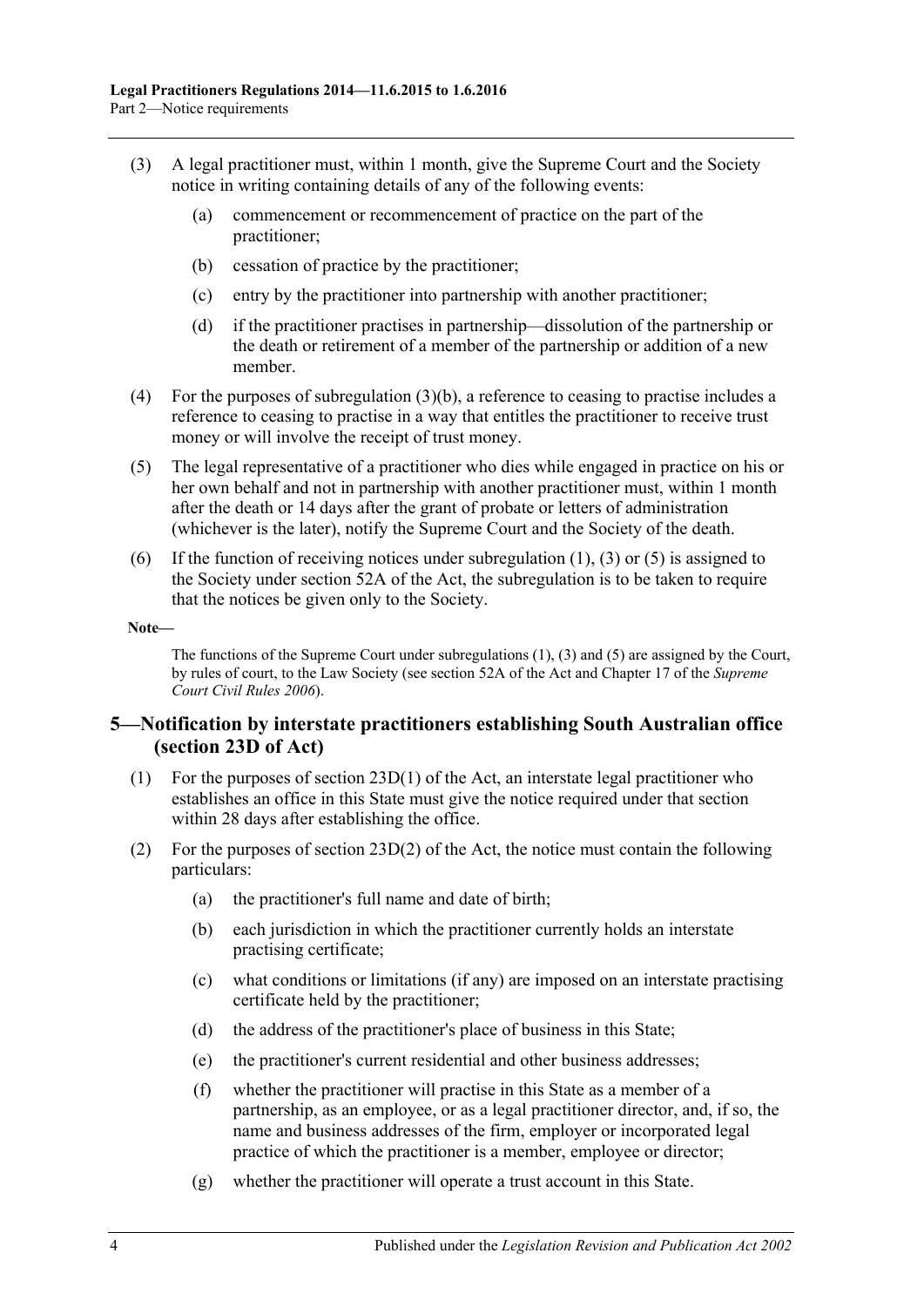# <span id="page-4-0"></span>**Part 3—Register of Disciplinary Action**

#### <span id="page-4-1"></span>**6—Register of Disciplinary Action (section 89C of Act)**

For the purposes of section  $89C(3)(e)$  of the Act, particulars of the date and jurisdiction of the person's first and each later admission to the legal profession are prescribed as particulars to be included in the Register of Disciplinary Action.

# <span id="page-4-2"></span>**Part 4—Professional mentoring agreements**

#### <span id="page-4-3"></span>**7—Duties of professional mentor (section 90B of Act)**

- (1) A professional mentor appointed under section 90B of the Act has the following duties:
	- (a) to act in good faith;
	- (b) to maintain confidentiality in his or her dealings with the practitioner, and in particular to maintain confidentiality in respect of the practitioner's practice and the practitioner's dealings with the profession at large;
	- (c) to respect the relationships between the legal practitioner and his or her staff, professional colleagues and clients;
	- (d) to meet with the practitioner as required under the professional mentoring agreement.
- (2) For the purposes of section 90B(3)(c) of the Act, a professional mentor must report on the practitioner and the practitioner's practice as follows:
	- (a) if the professional mentor is appointed under an agreement entered into with the Commissioner—in accordance with agreements made from time to time with the Society;
	- (b) in any other case—as required by the Society.

#### <span id="page-4-4"></span>**8—Fees and expenses of professional mentor (section 90B of Act)**

For the purposes of section 90B(6) of the Act—

- (a) the fees set out in the scale of costs in force under the *Supreme Court Civil Rules 2006*; and
- (b) the expenses reasonably incurred by the professional mentor in the performance of his or her duties imposed by or under the Act,

are payable to the professional mentor by the practitioner or law practice.

# <span id="page-4-5"></span>**Part 5—Incorporated legal practices**

#### <span id="page-4-6"></span>**9—Notice of termination of provision of legal services (Schedule 1 clause 7 of Act)**

For the purposes of Schedule 1 clause 7 of the Act, the prescribed period within which a corporation must give a notice under that clause is 14 days after it ceases to engage in legal practice in this jurisdiction.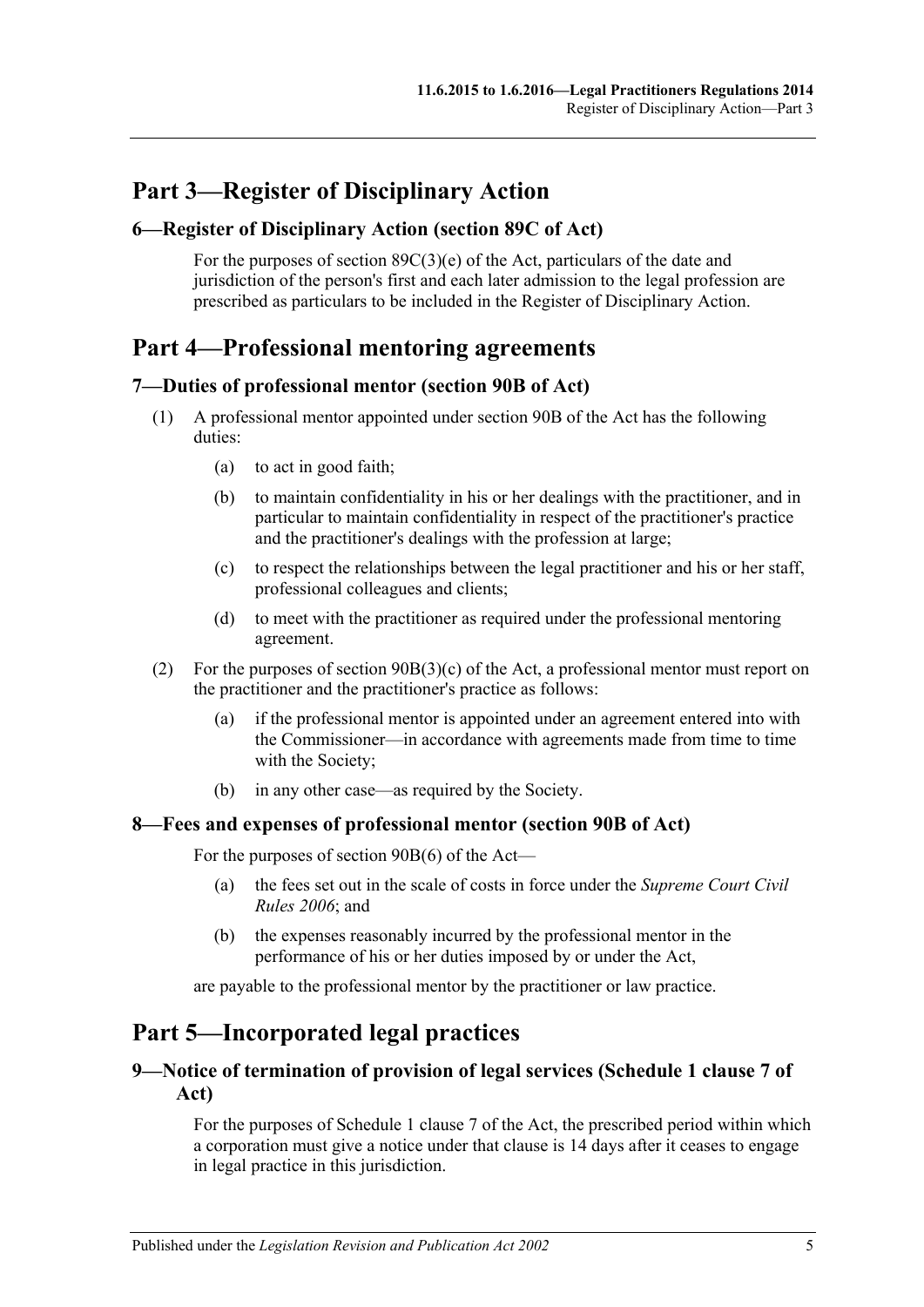### <span id="page-5-0"></span>**10—Disqualifications and prohibitions (Schedule 1 clauses 21 and 22 of Act)**

- (1) This regulation applies to—
	- (a) an order made under Schedule 1 clause 21 of the Act disqualifying a corporation from providing legal services in this jurisdiction; or
	- (b) an order made under Schedule 1 clause 22 of the Act disqualifying a person from managing a corporation that is an incorporated legal practice.
- (2) The Regulator, the Attorney-General or the Society or all of them may publicise an order in any manner the Regulator, the Attorney-General or Society thinks fit.
- <span id="page-5-1"></span>(3) The applicant for an order—
	- (a) must, as soon as practicable after the order is made, give written notice of the order to the corresponding authority of every other jurisdiction; and
	- (b) may give written notice of the order to any other regulatory authority of any jurisdiction.
- (4) The notice under [subregulation](#page-5-1) (3) for an order made under Schedule 1 clause 21 of the Act—
	- (a) must state—
		- (i) the corporation's name; and
		- (ii) the Australian Company Number (ACN) of the corporation; and
		- (iii) the office or business address of the corporation, as last known to the applicant for the order; and
		- (iv) the date of the order; and
	- (b) may contain other relevant information; and
	- (c) may be accompanied by a copy or summary of, or extract from, the order.
- (5) The notice under [subregulation](#page-5-1) (3) for an order made under Schedule 1 clause 22 of the Act—
	- (a) must state—
		- (i) the person's name; and
		- (ii) the person's address, as last known to the applicant for the order; and
		- (iii) the date of the order; and
	- (b) may contain other relevant information; and
	- (c) may be accompanied by a copy or summary of, or extract from, the order.
- (6) No liability is incurred by a protected person in respect of anything done or omitted to be done in good faith for the purpose of this regulation.
- (7) In this regulation—

*protected person* means—

- (a) the State; or
- (b) the Regulator; or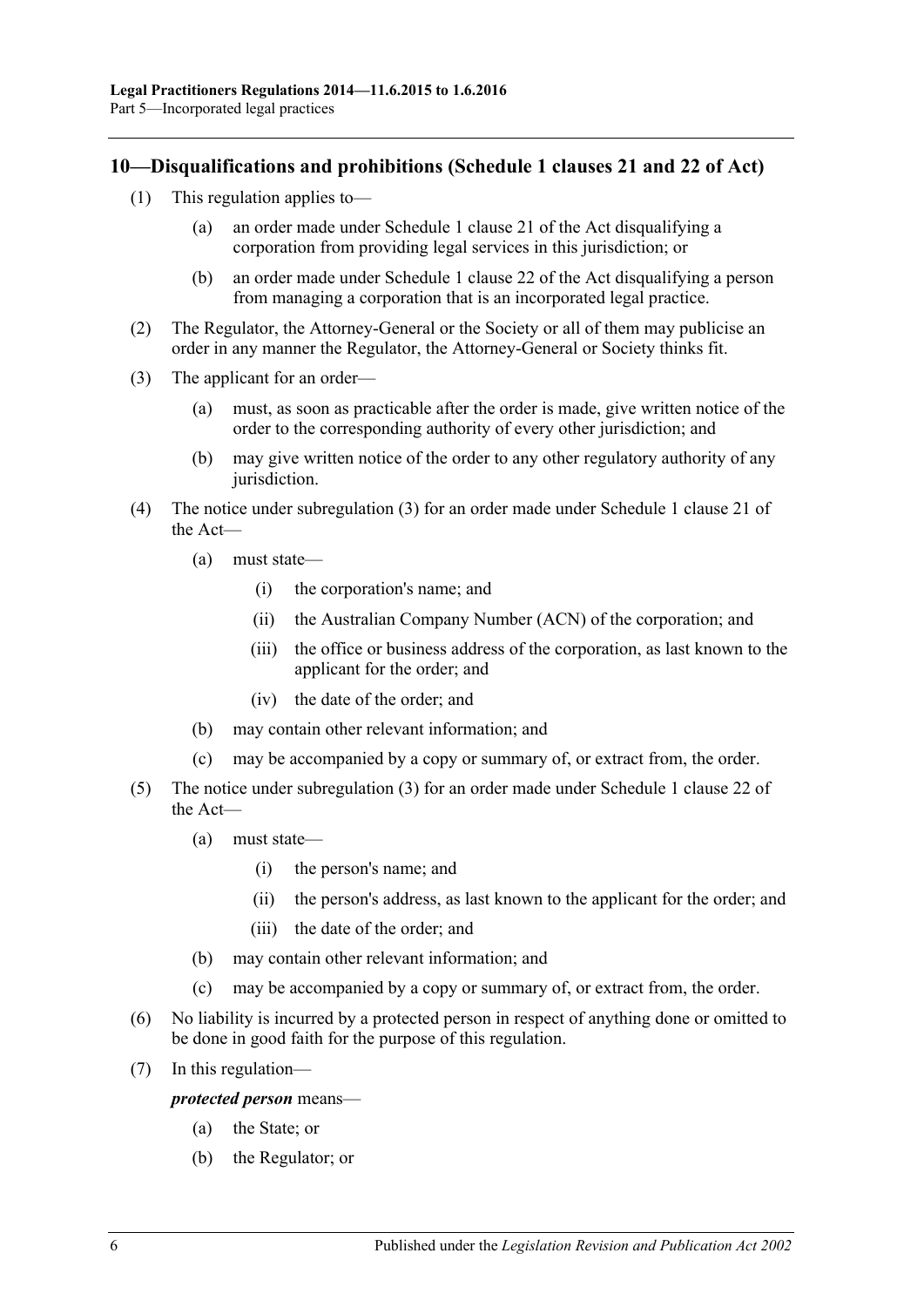- (c) the Society; or
- (d) a person responsible for keeping the whole or any part of a register or any similar record in or by which an order is publicised; or
- (e) an Internet service provider or Internet content host; or
- (f) a person acting at the direction of the State or of any person or body referred to in this definition.

#### <span id="page-6-0"></span>**11—Approved form**

For the purposes of Schedule 1 clauses 4, 5 and 7 of the Act, an approved form is a form approved by the Supreme Court.

# <span id="page-6-2"></span><span id="page-6-1"></span>**Part 6—Trust money and trust accounts**

## **Division 1—Preliminary**

#### <span id="page-6-3"></span>**12—Definitions**

In this Part—

*BSB number* (Bank State Branch number) means the number assigned to identify a particular branch of a particular ADI;

*business day* means a day other than a Saturday, a Sunday or a public holiday;

*matter description* means a brief phrase or expression assigned by a law practice to describe a matter;

*matter reference* means a number or other reference assigned by a law practice to identify a matter;

*named month* means one of the 12 named months of the year starting with January;

*trust money* means trust money to which this Part applies, in accordance with [regulation](#page-6-4) 13.

#### <span id="page-6-4"></span>**13—Operation of Part**

This Part has effect for the purposes of Schedule 2 of the Act, and accordingly applies to a law practice in respect of—

- (a) trust money received by the practice in this jurisdiction, unless the practice has an office in 1 or more other jurisdictions but not in this jurisdiction; and
- (b) trust money received by the practice in another jurisdiction, if the practice has an office in this jurisdiction but in no other jurisdiction; and
- (c) trust money received by the practice in another jurisdiction, if the practice has an office in—
	- (i) this jurisdiction; and
	- (ii) 1 or more other jurisdictions but not in the jurisdiction in which the money was received,

unless the money is dealt with in accordance with the corresponding law of a jurisdiction in which the practice has an office.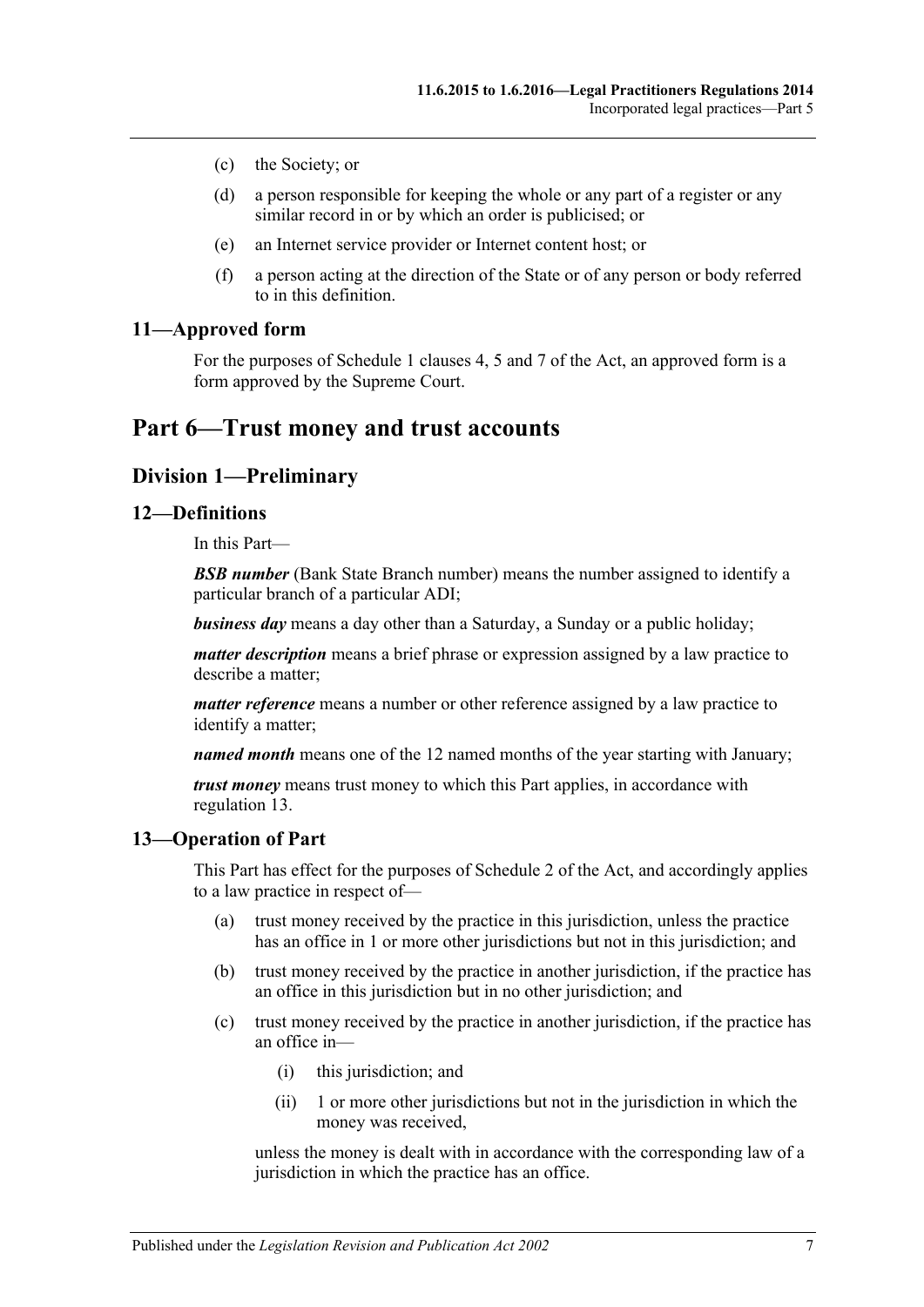## <span id="page-7-0"></span>**Division 2—Computerised accounting systems**

## <span id="page-7-1"></span>**14—Application of Division**

This Division applies if a law practice maintains trust records (including records relating to controlled money) by means of a computerised accounting system.

#### <span id="page-7-6"></span><span id="page-7-2"></span>**15—Copies of trust records to be printed**

- <span id="page-7-4"></span>(1) The law practice must print a paper copy of trust records as follows:
	- (a) trust account receipts and payments cash books are to be printed monthly as at the end of each named month, unless a copy of the books as at the end of the named month is kept in electronic form that is readable or reportable on demand;
	- (b) reconciliation statements prepared under [regulation](#page-17-0) 31 are to be printed as at the end of each named month;
	- (c) lists of trust account ledgers and their balances are to be printed monthly as at the end of each named month;
	- (d) lists of controlled money accounts and their balances are to be printed monthly as at the end of each named month;
	- (e) trust ledger accounts, the register of controlled money and the trust account transfer journal are to be printed before they are archived or deleted from the system;
	- (f) trust ledger account and controlled money account details are to be printed on request by and provided to an investigator (within the meaning of Schedule 2 clause 1 of the Act).
- <span id="page-7-5"></span>(2) The trust records printed monthly as at the end of a named month under [subregulation](#page-7-4)  $(1)(a)$  to  $(d)$  must be printed within 15 business days after the named month.
- (3) The paper copies printed under [subregulation](#page-7-6) (1) are to be kept by the law practice, except where they are printed on request under that subregulation.
- (4) The electronic copy of the trust account cash books under [subregulation](#page-7-4) (1)(a) is to be kept by the law practice.

#### <span id="page-7-3"></span>**16—Chronological record of information to be made**

- (1) The law practice must maintain a record, compiled in chronological sequence, of the creation, amendment or deletion of information in its computerised accounting system in relation to the following:
	- (a) client name;
	- (b) client address;
	- (c) matter reference;
	- (d) matter description;
	- (e) ledger account number or other descriptor.
- (2) The record is to be kept by the law practice.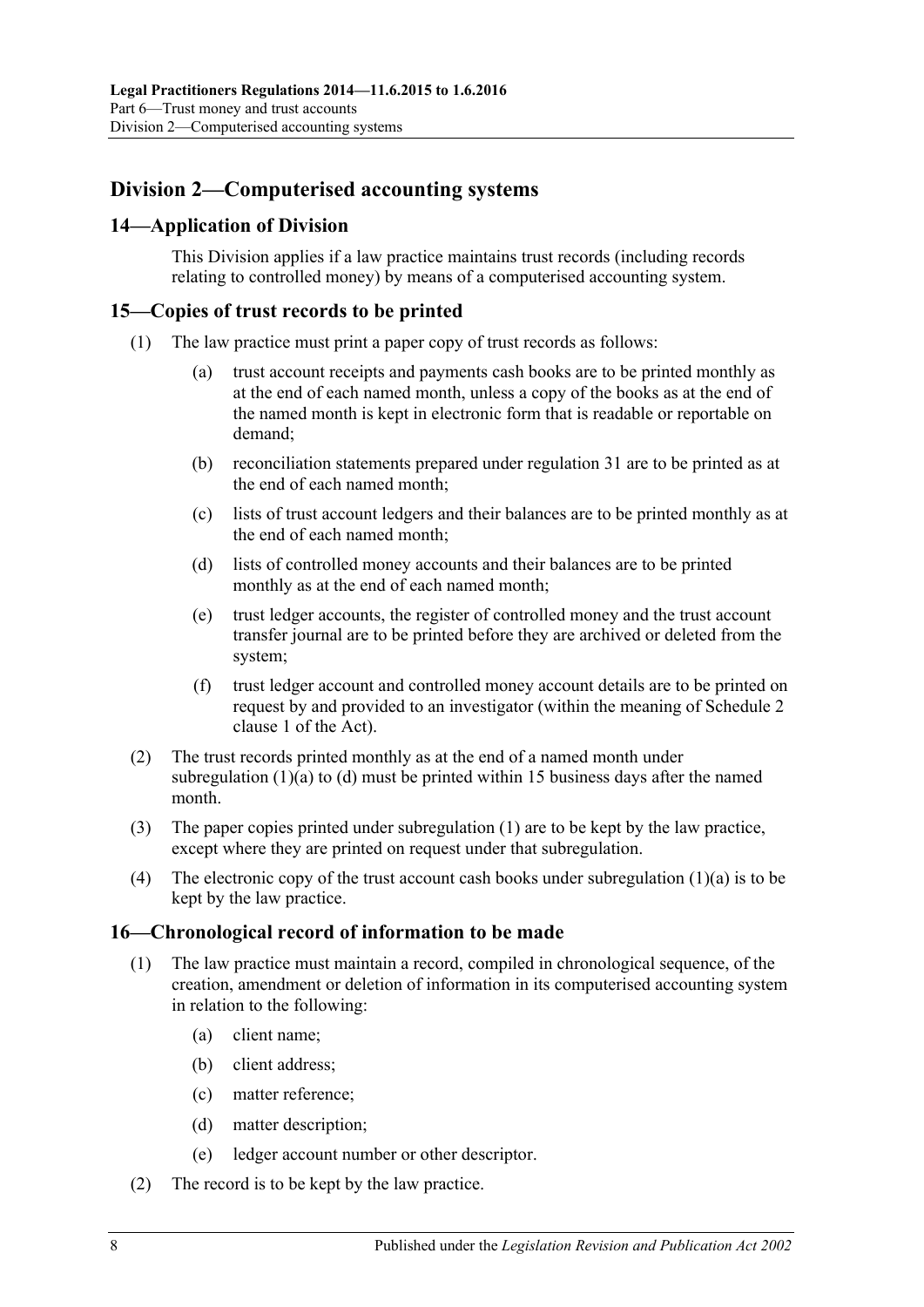#### <span id="page-8-0"></span>**17—Requirements regarding computer accounting systems**

- (1) The law practice must ensure that its computerised accounting system is not capable of accepting, in respect of a trust ledger account, the entry of a transaction resulting in a debit balance to the account, unless a contemporaneous record of the transaction is made in a manner that enables the production in a permanent form, on demand, of a separate chronological report of all occurrences of that kind.
- (2) The law practice must ensure that the system is not capable of deleting a trust ledger account unless—
	- (a) the balance of the account is 0 and all outstanding cheques have been presented; and
	- (b) when the account is deleted, a copy of the account is kept in a permanent form.
- (3) The law practice must ensure that any entry in a record produced in a permanent form appears in chronological sequence.
- (4) The law practice must ensure that each page of each printed record is numbered sequentially or is printed in such a way that no page can be extracted.
- (5) The law practice must ensure that its computerised accounting system is not capable of amending the particulars of a transaction already recorded otherwise than by a transaction separately recorded that makes the amendment.
- (6) The law practice must ensure that its computerised accounting system requires input in every field of a data entry screen intended to receive information required by this Part to be included in trust records.

#### <span id="page-8-1"></span>**18—Back-ups**

The law practice must ensure that—

- (a) a back-up copy of all records required by this Part is made not less frequently than once each month; and
- (b) each back-up copy is kept by the law practice; and
- (c) a complete set of back-up copies is kept in a separate location so that any incident that may adversely affect the records would not also affect the back-up copy.

#### <span id="page-8-2"></span>**Division 3—General trust accounts**

#### <span id="page-8-3"></span>**19—Establishment of general trust account**

- (1) A law practice may at any time establish a general trust account that satisfies the requirements of this regulation, but must, as soon as practicable after receiving trust money that is required to be paid into a general trust account, establish a general trust account that satisfies those requirements if the practice does not already have such a general trust account.
- (2) A general trust account satisfies the requirements of this regulation if—
	- (a) the account is established in this jurisdiction, before or after the commencement of this regulation, with an approved ADI (within the meaning of Schedule 2 of the Act); and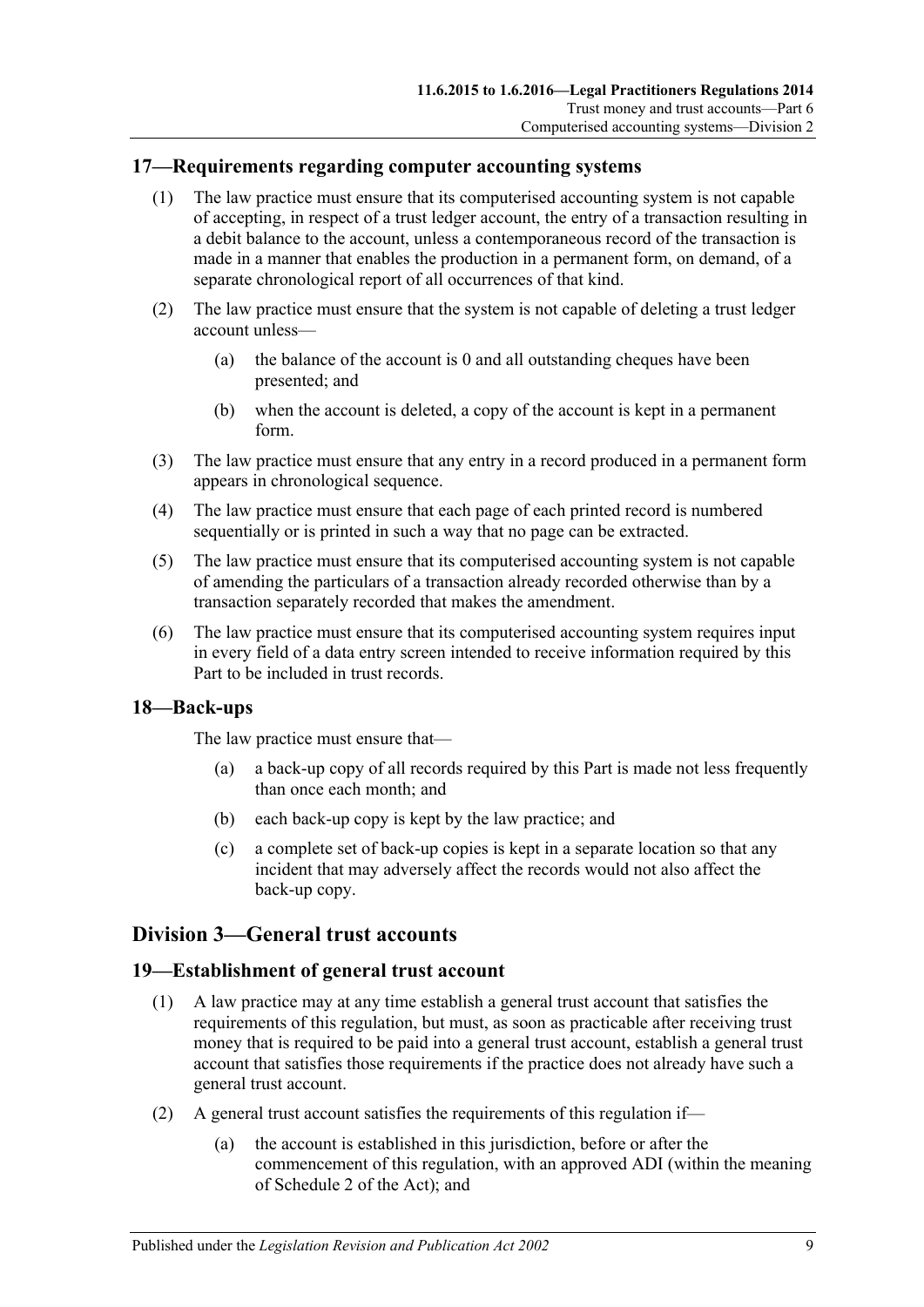- (b) the account is and is to be maintained in this jurisdiction; and
- <span id="page-9-1"></span>(c) the name of the account includes—
	- (i) the name of the law practice or the business name under which the law practice engages in legal practice; and
	- (ii) the expression "law practice trust account" or "law practice trust  $a/c$ "; and
- (d) the account is of a kind that is for the time being approved by the Society.
- <span id="page-9-2"></span>(3) [Subregulation](#page-9-1) (2)(c) does not apply to an account established in this jurisdiction before the commencement of this regulation.
- (4) [Subregulation](#page-9-2)  $(2)(c)(ii)$  does not require the repetition of the words "law practice" if those words form part of the name or business name of the law practice.

#### <span id="page-9-0"></span>**20—Receipting of trust money**

- (1) This regulation applies if a law practice receives trust money that is required to be paid into a general trust account.
- (2) After receiving the trust money, the law practice must make out a receipt.
- <span id="page-9-3"></span>(3) The receipt must be made out as soon as practicable—
	- (a) after the trust money is received, except as provided by [paragraph](#page-9-3) (b); or
	- (b) in the case of trust money received by direct deposit—after the law practice receives or accesses notice or confirmation (in written or electronic form) of the deposit from the ADI concerned.
- <span id="page-9-4"></span>(4) The receipt, containing the required particulars, must be made out in duplicate, whether by way of making a carbon copy or otherwise, unless at the time the receipt is made out those particulars are recorded by computer program in the trust account receipts cash book.
- (5) For the purposes of [subregulation](#page-9-4) (4), the *required particulars* are as follows:
	- (a) the date the receipt is made out and, if different, the date of receipt of the money;
	- (b) the amount of money received;
	- (c) the form in which the money was received;
	- (d) the name of the person from whom the money was received;
	- (e) details clearly identifying the name of the client in respect of whom the money was received and the matter description and matter reference;
	- (f) particulars sufficient to identify the purpose for which the money was received;
	- $(g)$  the name of the law practice, or the business name under which the law practice engages in legal practice, and the expression "trust account" or "trust a/c";
	- (h) the name of the person who made out the receipt;
	- (i) the number of the receipt.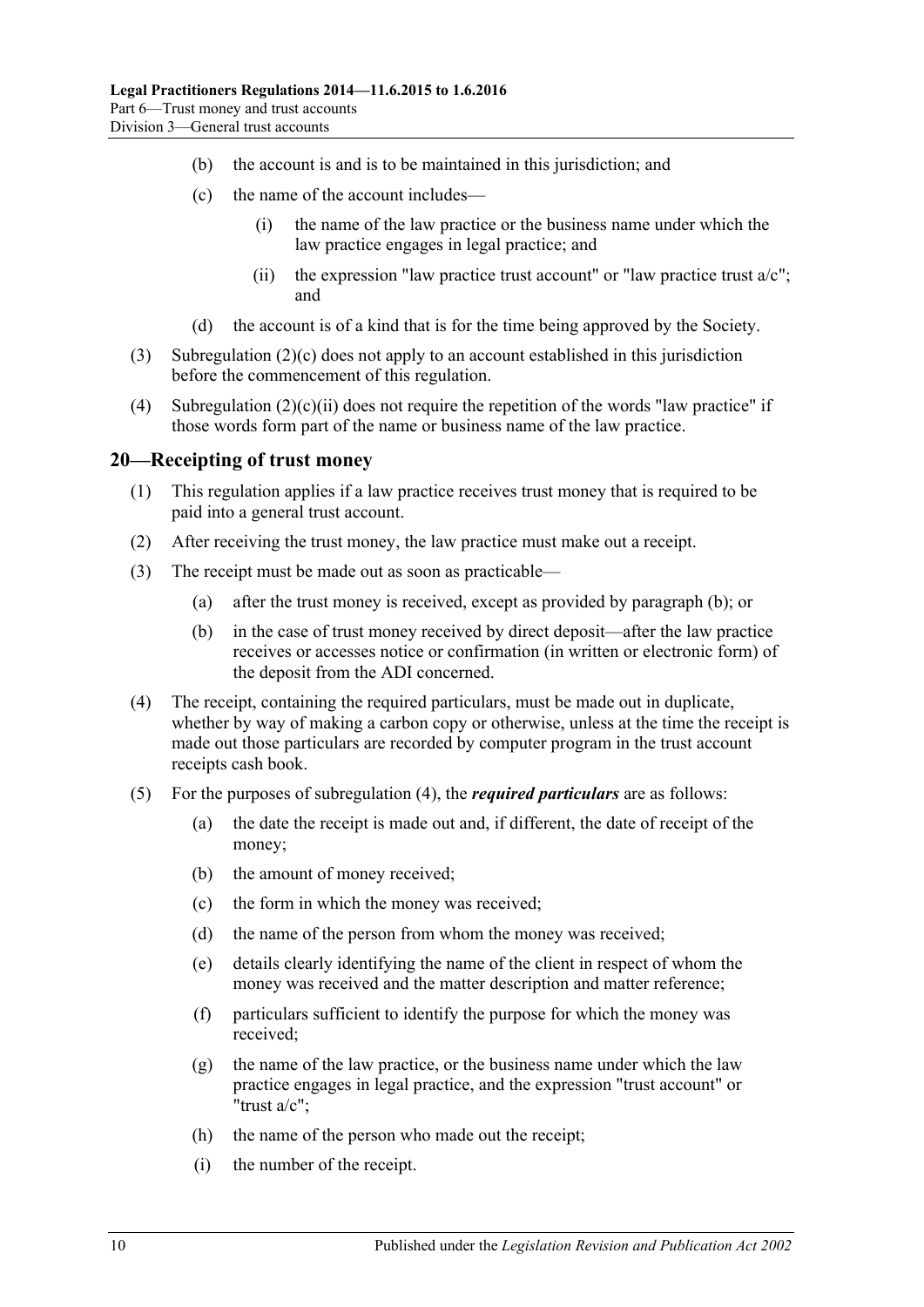- (6) The original receipt is to be delivered, on request, to the person from whom the trust money was received.
- (7) Receipts must be consecutively numbered and issued in consecutive sequence.
- (8) If a receipt is cancelled or not delivered, the original receipt must be kept.

#### <span id="page-10-0"></span>**21—Deposit records for trust money**

- (1) This regulation applies if a law practice receives trust money that is required to be paid into a general trust account and the money is not paid into a general trust account by direct deposit.
- (2) A deposit record must be produced to the approved ADI at the time the deposit is made.
- (3) The following particulars must be recorded on the deposit record:
	- (a) the date of the deposit;
	- (b) the amount of the deposit;
	- (c) whether the deposit consists of cheques, notes or coins (and the amount of each);
	- (d) for each cheque—
		- (i) the name of the drawer of the cheque; and
		- (ii) the name and branch (or BSB number) of the ADI on which the cheque is drawn; and
		- (iii) the amount of the cheque.
- (4) The deposit record must be made out in duplicate, whether by way of making a carbon copy or otherwise.
- (5) The duplicate deposit record must be kept for each deposit to the general trust account and must be kept in a deposit book or be otherwise securely filed in the order in which the deposits were made.

#### <span id="page-10-1"></span>**22—Direction for non-deposit of trust money in general trust account (Schedule 2 clause 12 of Act)**

For the purposes of Schedule 2 clause 12(3) of the Act, the prescribed period for which a written direction referred to in Schedule 2 clause  $12(1)(a)$  of the Act is to be kept is 7 years after finalisation of the matter to which the direction relates.

#### <span id="page-10-2"></span>**23—Written record to be kept of verbal direction to disburse trust money**

If the person on whose behalf trust money is held gives a verbal direction for the money to be disbursed, a contemporaneous written record of the direction must be made by the law practice setting out the date and time that the direction was given and the purpose of the disbursement.

#### <span id="page-10-3"></span>**24—Payment by cheque**

(1) This regulation applies to the withdrawal of trust money from a general trust account of a law practice by cheque.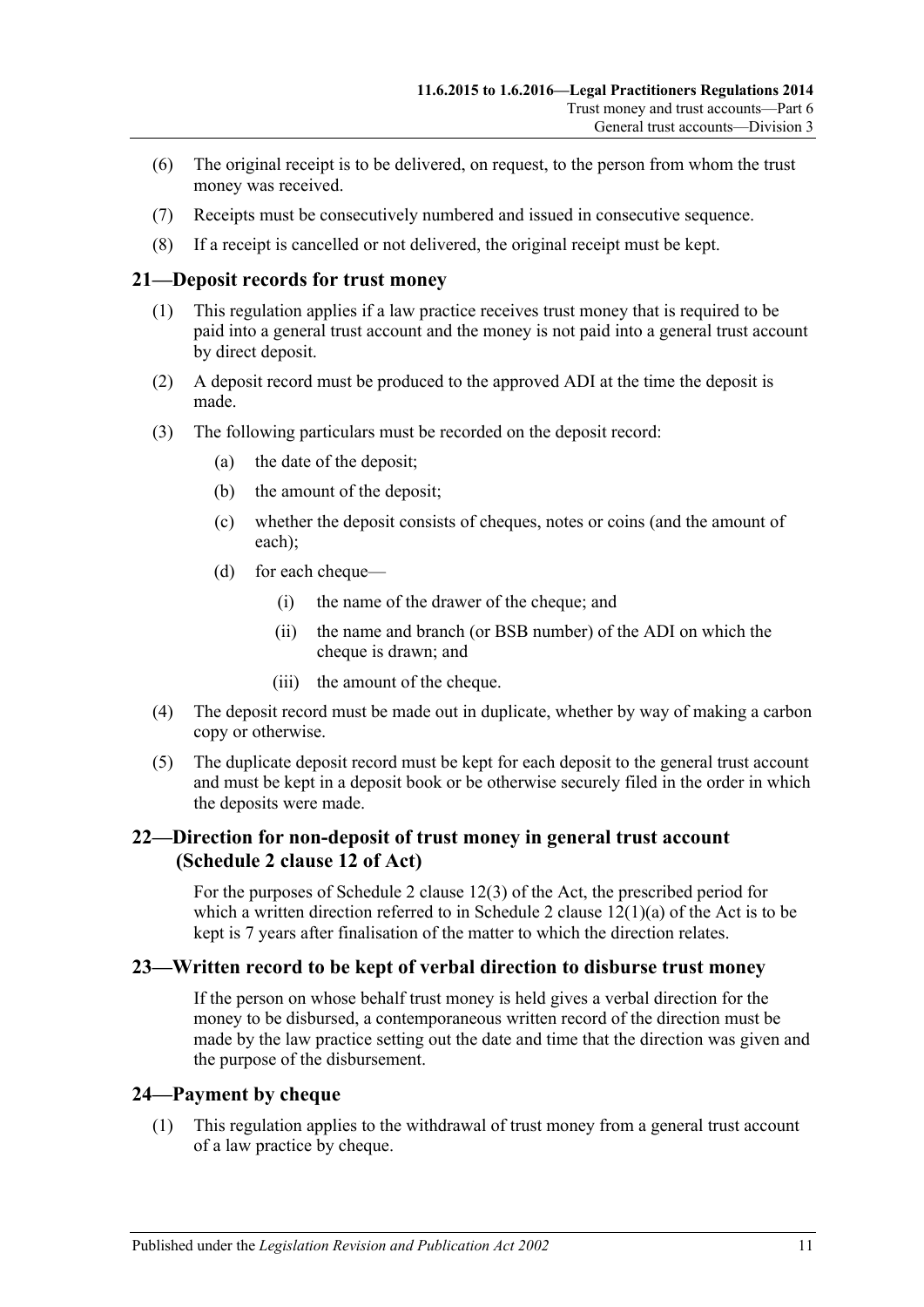- <span id="page-11-5"></span> $(2)$  A cheque—
	- (a) must be made payable to or to the order of a specified person or persons and not to bearer or cash; and
	- (b) must be crossed "not negotiable"; and
	- (c) must include—
		- (i) the name of the law practice or the business name under which the law practice engages in legal practice; and
		- (ii) the expression "law practice trust account" or "law practice trust  $a/c$ ".
- <span id="page-11-6"></span><span id="page-11-1"></span><span id="page-11-0"></span>(3) A cheque must be signed—
	- (a) by an authorised principal of the law practice; or
	- (b) if a principal referred to in [paragraph](#page-11-0) (a) is not available—
		- (i) by an authorised legal practitioner associate; or
		- (ii) by an authorised legal practitioner who holds a practising certificate that does not prohibit the receipt of trust money; or
		- (iii) by 2 or more authorised associates jointly.
- <span id="page-11-2"></span>(4) A person referred to in [subregulation](#page-11-1) (3) must not sign a cheque unless—
	- (a) he or she has seen a written direction, given by the person on whose behalf the trust money is held, authorising the disbursement; or
	- (b) if the money is being disbursed in accordance with a verbal direction given by the person on whose behalf the trust money is held—he or she has made a contemporaneous written record of the direction or seen a contemporaneous written record of the direction made by the person to whom the direction was given.
- (5) [Subregulation](#page-11-2) (4) does not apply if the trust money is disbursed in accordance with an order of a court or as otherwise authorised by law.
- <span id="page-11-3"></span>(6) A written record of the required particulars (which may be in the form of a cheque butt) must be kept of each payment made by cheque, whether by way of making a carbon copy or otherwise, unless at the time the cheque is issued those particulars are recorded by computer program in the trust account payments cash book.
- <span id="page-11-4"></span>(7) If at the time the cheque is issued the required particulars are recorded by computer program in the trust account payments cash book, a written record must be kept that is sufficient to enable the accuracy of the particulars recorded by the computer program to be verified.
- (8) For the purposes of [subregulations](#page-11-3) (6) and [\(7\),](#page-11-4) the *required particulars* are as follows:
	- (a) the date and number of the cheque;
	- (b) the amount ordered to be paid by the cheque;
	- (c) the name of the person to whom the payment is to be made or, in the case of a cheque made payable to an ADI, the name of the ADI and the name of the person receiving the benefit of the payment;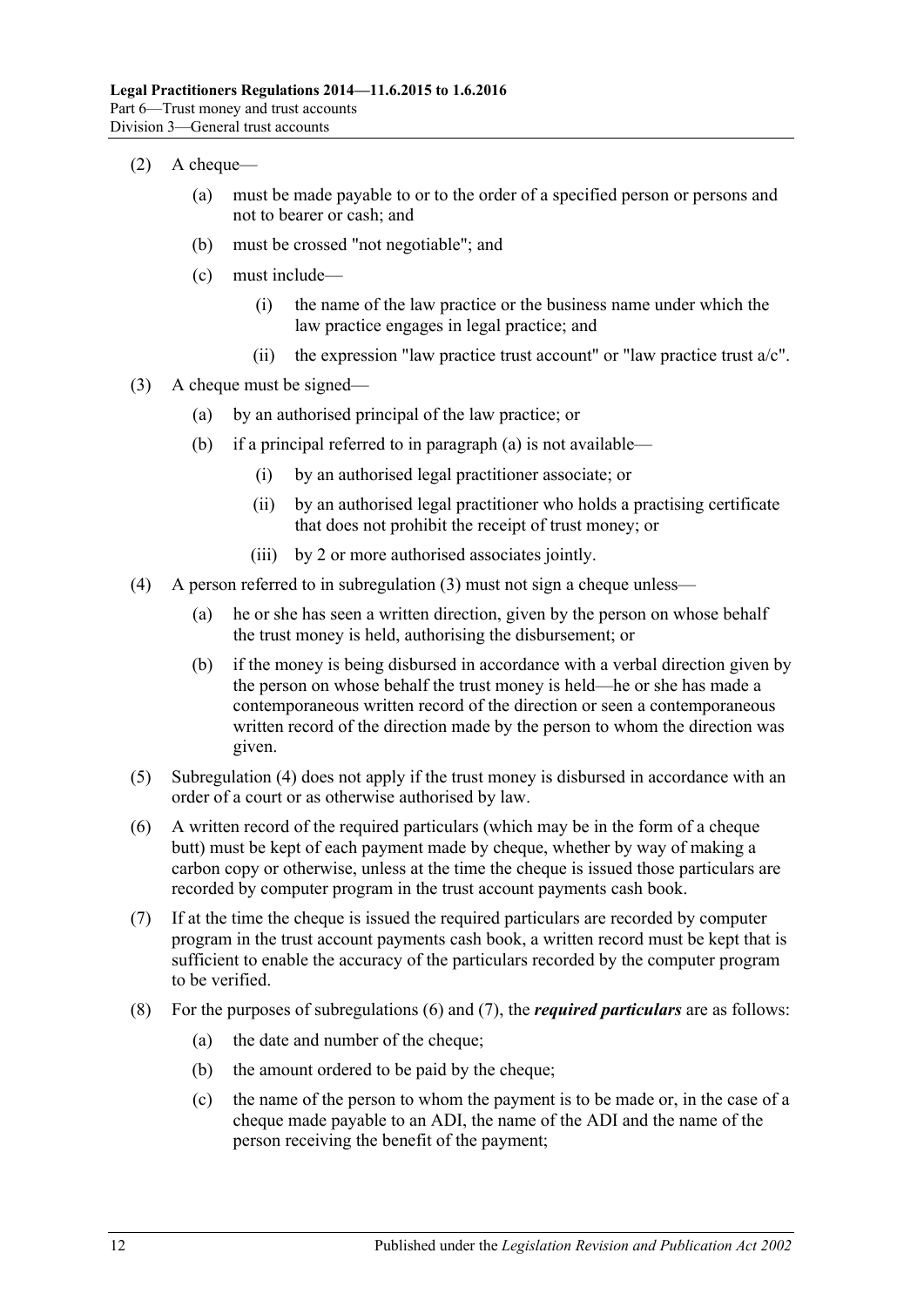- (d) details clearly identifying the name of the person on whose behalf the payment was made and the matter reference;
- (e) details clearly identifying the ledger account to be debited;
- (f) particulars sufficient to identify the purpose for which the payment was made;
- (g) the name of the person or persons effecting, directing or authorising the payment.
- (9) Written records relating to payments by cheque (including cheque requisitions) must be kept in the order in which the cheques were issued.
- (10) [Subregulation](#page-11-5) (2)(c) does not apply to an account established in this jurisdiction before the commencement of this regulation.
- (11) [Subregulation](#page-11-6)  $(2)(c)(ii)$  does not require the repetition of the words "law practice" if those words form part of the name or business name of the law practice.
- (12) In this regulation—

*associate* means an associate of the law practice;

*authorised* means authorised by the law practice to sign cheques drawn on the general trust account.

#### <span id="page-12-0"></span>**25—Payment by electronic funds transfer**

- (1) This regulation applies to the withdrawal of trust money from a general trust account of a law practice by electronic funds transfer.
- <span id="page-12-1"></span>(2) An electronic funds transfer must be effected by, under the direction of or with the authority of—
	- (a) an authorised principal of the law practice; or
	- (b) if a principal referred to in [paragraph](#page-12-1) (a) is not available—
		- (i) an authorised legal practitioner associate; or
		- (ii) an authorised legal practitioner who holds a practising certificate that does not prohibit the receipt of trust money; or
		- (iii) 2 or more authorised associates jointly.
- <span id="page-12-2"></span>(3) A person referred to in [subregulation](#page-11-1) (3) must not effect, direct or authorise an electronic funds transfer unless—
	- (a) he or she has seen a written direction, given by the person on whose behalf the trust money is held, authorising the disbursement; or
	- (b) if the money is being disbursed in accordance with a verbal direction given by the person on whose behalf the trust money is held—he or she has made a contemporaneous written record of the direction or seen a contemporaneous written record of the direction made by the person to whom the direction was given.
- (4) [Subregulation](#page-12-2) (3) does not apply if the trust money is disbursed in accordance with an order of a court or as otherwise authorised by law.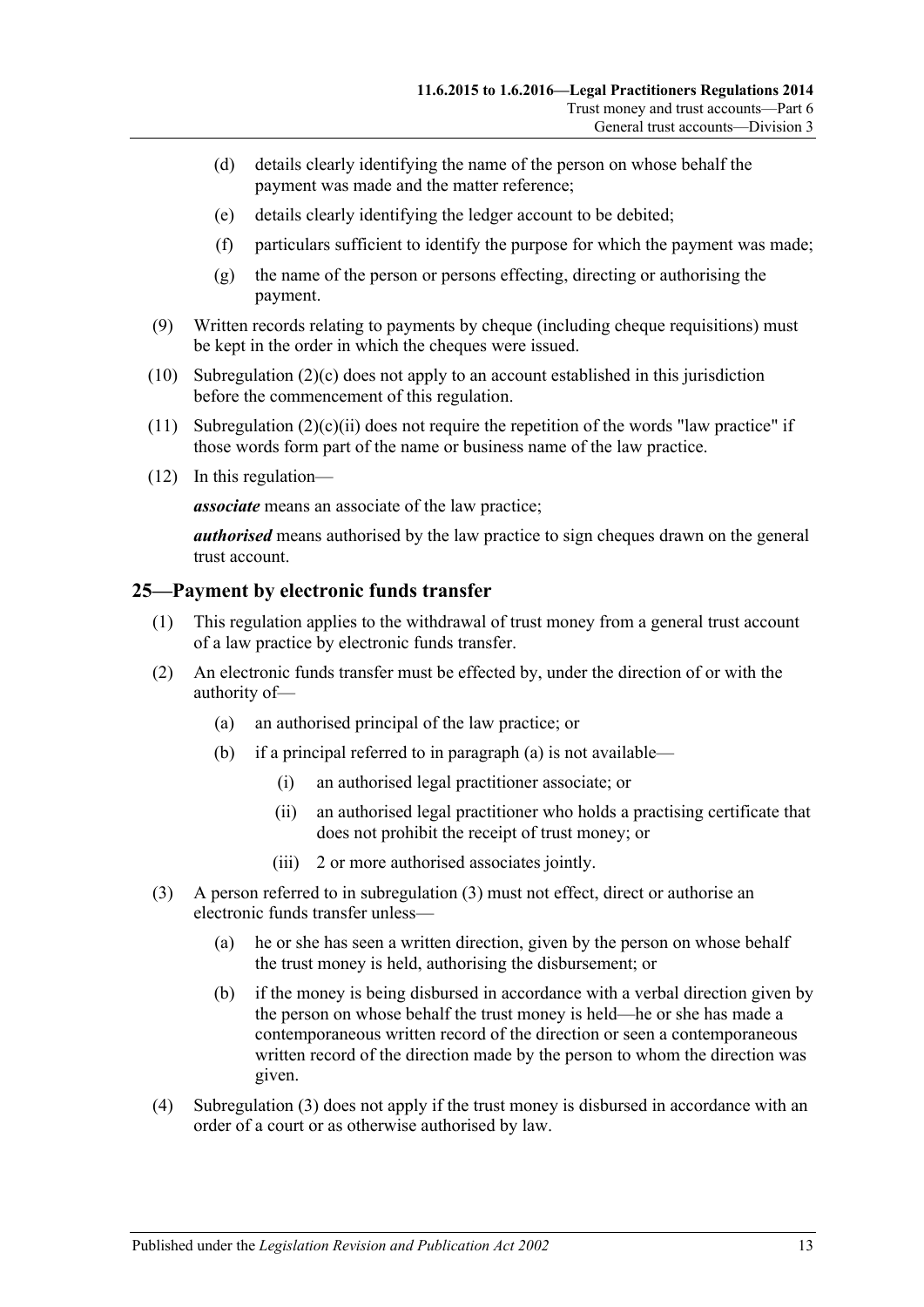- <span id="page-13-2"></span>(5) A written record of the required particulars must be kept of each payment unless at the time the electronic funds transfer is effected those particulars are recorded by computer program in the trust account payments cash book.
- <span id="page-13-3"></span>(6) If at the time the electronic funds transfer is effected the required particulars are recorded by computer program in the trust account payments cash book, a written record must be kept that is sufficient to enable the accuracy of the particulars recorded by the computer program to be verified.
- (7) For the purposes of [subregulations](#page-13-2) (5) and [\(6\),](#page-13-3) the *required particulars* are as follows:
	- (a) the date and number of the transaction;
	- (b) the amount transferred;
	- (c) the name and number of the account to which the amount was transferred and relevant BSB number;
	- (d) the name of the person to whom the payment was made or, in the case of a payment to an ADI, the name or BSB number of the ADI and the name of the person receiving the benefit of the payment;
	- (e) details clearly identifying the name of the person on whose behalf the payment was made and the matter reference;
	- (f) details clearly identifying the ledger account to be debited;
	- (g) particulars sufficient to identify the purpose for which the payment was made;
	- (h) the name of the person or persons effecting, directing or authorising the payment.
- (8) Any written confirmation that an electronic funds transfer has been made must be retained by the law practice.
- (9) Written records relating to payments by electronic funds transfer (including transfer requisitions) must be kept in the order in which the transfers were effected.
- (10) In this regulation—

*associate* means an associate of the law practice;

*authorised* means authorised by the law practice to effect, direct or give authority for an electronic funds transfer from the general trust account.

#### <span id="page-13-0"></span>**26—Recording transactions in trust account cash books**

A law practice that maintains a general trust account must keep the following trust account cash books:

- (a) a trust account receipts cash book in accordance with [regulation](#page-13-1) 27;
- (b) a trust account payments cash book in accordance with [regulation](#page-14-0) 28.

#### <span id="page-13-1"></span>**27—Trust account receipts cash book**

- (1) The following particulars must be recorded in a law practice's trust account receipts cash book in respect of each receipt of trust money:
	- (a) the date a receipt was made out for the money and, if different, the date of receipt of the money;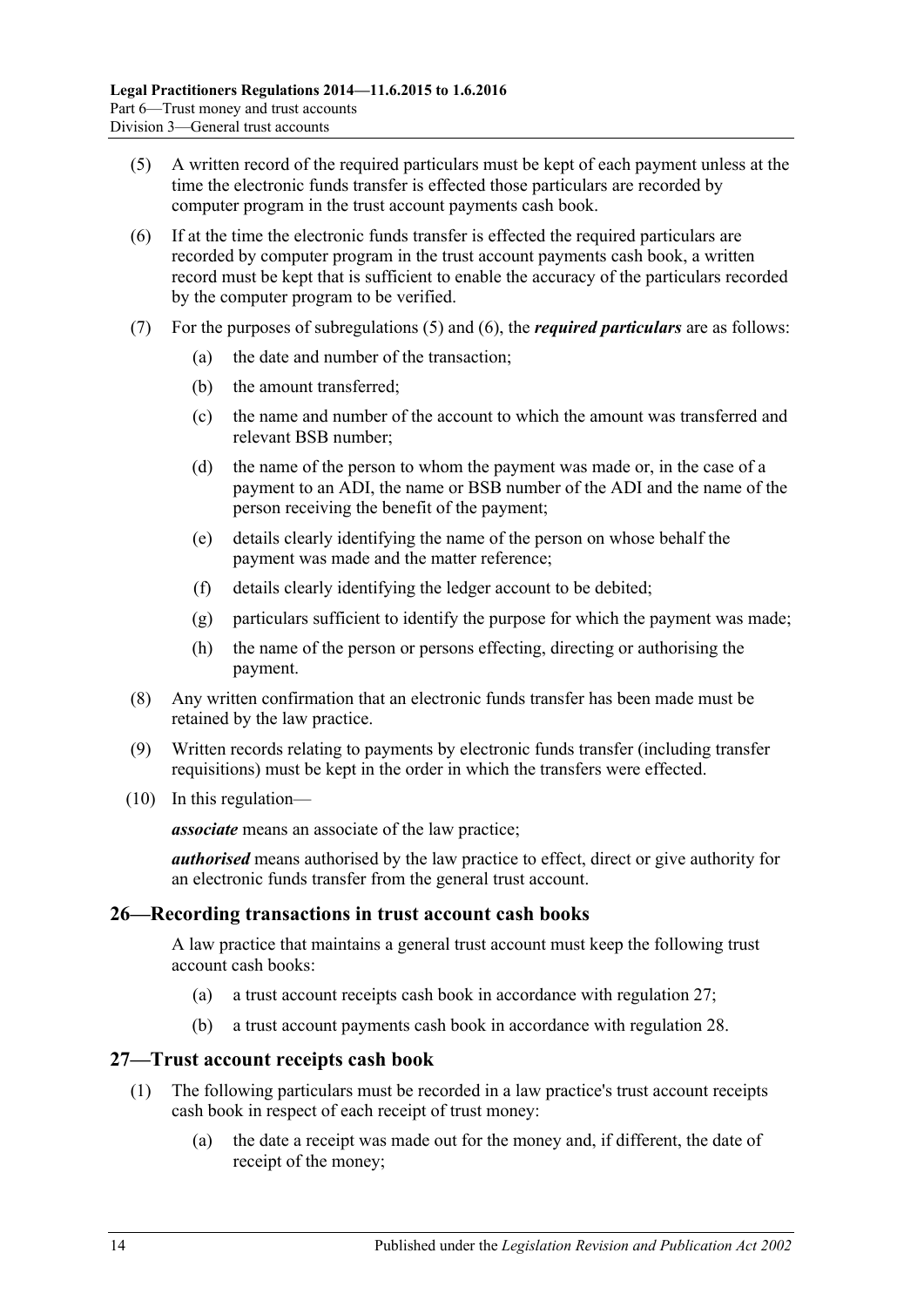- (b) the receipt number;
- (c) the amount of money received;
- (d) the form in which the money was received;
- (e) the name of the person from whom the money was received;
- (f) details clearly identifying the name of the client in respect of whom the money was received and the matter description and matter reference;
- (g) particulars sufficient to identify the purpose for which the money was received;
- (h) details clearly identifying the ledger account to be credited.
- (2) The date and amount of each deposit in the general trust account must be recorded in the trust account receipts cash book.
- (3) The particulars in respect of receipts must be recorded in the order in which the receipts are made out.
- (4) The particulars in respect of a receipt must be recorded within 5 business days counting from and including the day the receipt was made out.

#### <span id="page-14-0"></span>**28—Trust account payments cash book**

- (1) The following particulars must be recorded in a law practice's trust account payments cash book in respect of each payment of trust money by cheque:
	- (a) the date and number of the cheque;
	- (b) the amount ordered to be paid by the cheque;
	- (c) the name of the person to whom the payment is to be made or, in the case of a cheque made payable to an ADI, the name or BSB number of the ADI and the name of the person receiving the benefit of the payment;
	- (d) details clearly identifying the name of the person on whose behalf the payment was made and the matter reference;
	- (e) details clearly identifying the ledger account to be debited;
	- (f) particulars sufficient to identify the purpose for which the payment was made.
- (2) The following particulars must be recorded in a law practice's trust accounts payments cash book in respect of each payment of trust money by electronic funds transfer:
	- (a) the date and number of the transaction;
	- (b) the amount transferred;
	- (c) the name and number of the account to which the amount was transferred and the relevant BSB number;
	- (d) the name of the person to whom the payment was made or, in the case of a payment to an ADI, the name or BSB number of the ADI and the name of the person receiving the benefit of the payment;
	- (e) details clearly identifying the name of the person on whose behalf the payment was made and the matter reference;
	- (f) details clearly identifying the ledger account to be debited;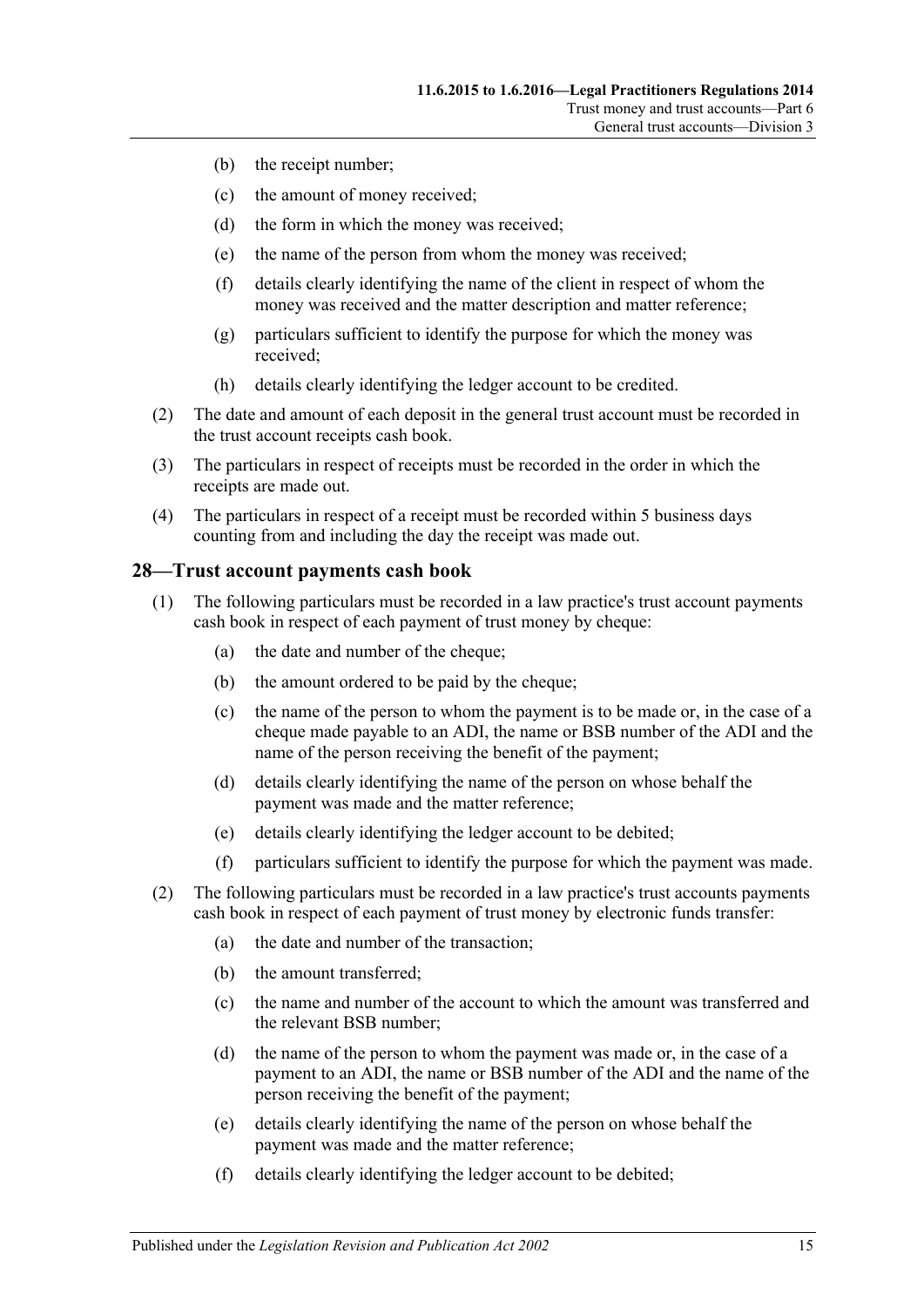- (g) particulars sufficient to identify the purpose for which the payment was made.
- (3) The particulars in respect of payments must be recorded in the order in which the payments are made.
- (4) The particulars in respect of a payment must be recorded within 5 business days counting from and including the day the payment was made.

#### <span id="page-15-0"></span>**29—Recording transactions in trust ledger accounts**

- (1) A law practice that maintains a general trust account must keep a trust account ledger containing separate trust ledger accounts in relation to each client of the practice in each matter for which trust money has been received by the practice.
- (2) The following particulars must be recorded in the title of a trust ledger account:
	- (a) the name of the person for or on behalf of whom the trust money was paid;
	- (b) the person's address;
	- (c) particulars sufficient to identify the matter in relation to which the trust money was received.
- (3) Details of any changes in the title of a trust ledger account must be recorded.
- (4) The following particulars must be recorded in the trust ledger account in respect of each receipt of trust money for the matter:
	- (a) the date a receipt was made out for the money and, if different, the date of receipt of the money;
	- (b) the receipt number;
	- (c) the amount of money received;
	- (d) the name of the person from whom the money was received;
	- (e) particulars sufficient to identify the purpose for which the money was received.
- (5) The following particulars must be recorded in the trust ledger account in respect of each payment of trust money by cheque:
	- (a) the date and number of the cheque;
	- (b) the amount ordered to be paid by the cheque;
	- (c) the name of the person to whom the payment is to be made or, in the case of a cheque made payable to an ADI, the name or BSB number of the ADI and the name of the person receiving the benefit of the payment;
	- (d) particulars sufficient to identify the purpose for which the payment was made.
- (6) The following particulars must be recorded in the trust ledger account in respect of each payment of trust money by electronic funds transfer:
	- (a) the date and number of the transaction;
	- (b) the amount transferred;
	- (c) the name and number of the account to which the amount was transferred and the relevant BSB number;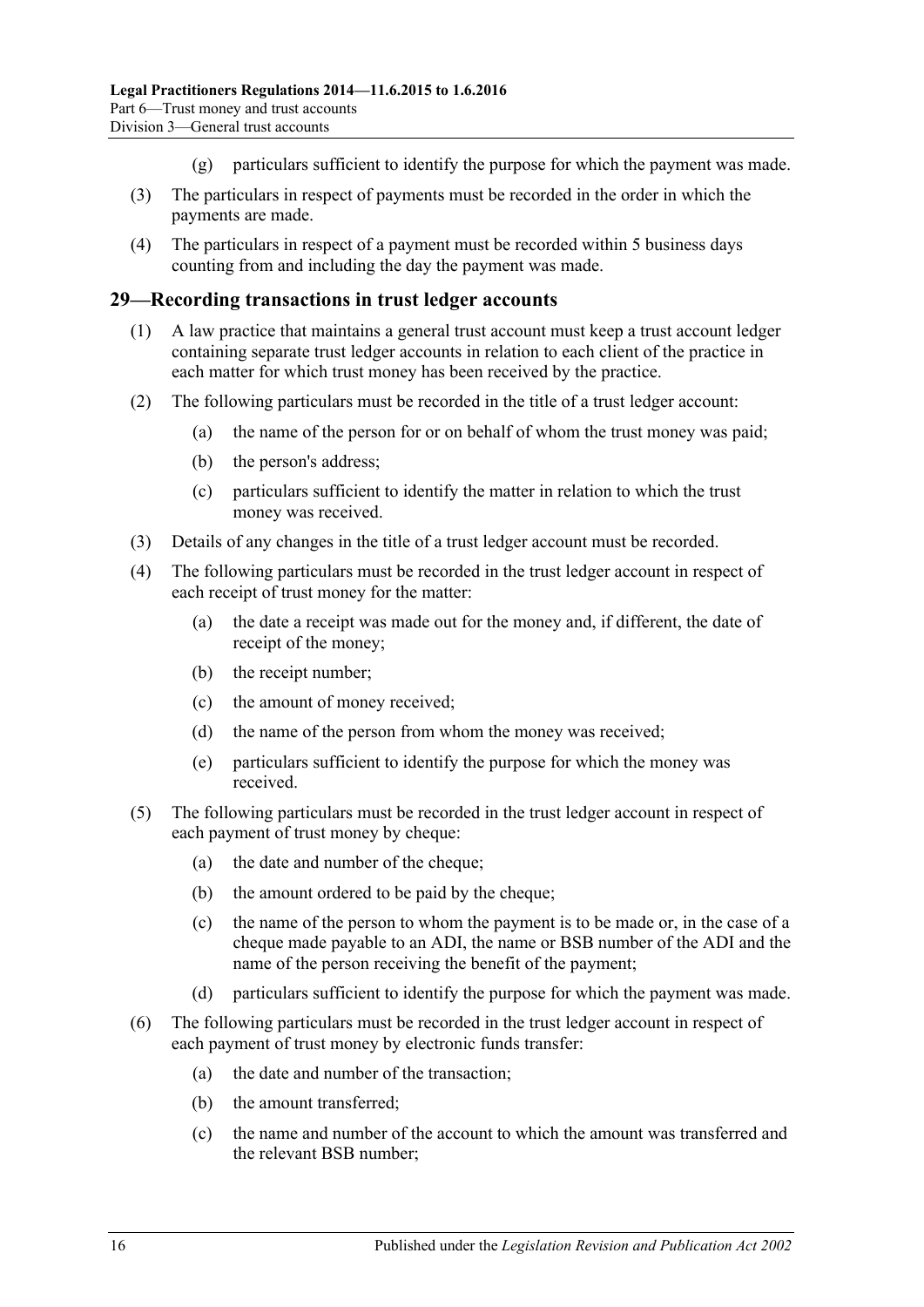- (d) the name of the person to whom the payment was made or, in the case of a payment to an ADI, the name or BSB number of the ADI and the name of the person receiving the benefit of the payment;
- (e) particulars sufficient to identify the purpose for which the payment was made.
- (7) The following particulars must be recorded in the trust ledger account in respect of each transfer of trust money effected by a journal entry:
	- (a) the date of the transfer;
	- (b) the amount transferred;
	- (c) the journal reference number;
	- (d) the name of the other trust ledger account from which or to which the money was transferred;
	- (e) particulars sufficient to identify the purpose for which the payment was made.
- (8) Transactions relating to trust money must be recorded in the trust ledger account in the order in which the transactions occur.
- (9) The particulars in respect of a receipt, payment or transfer of trust money must be recorded within 5 business days counting from and including the day the receipt was made out, the payment was made or the transfer was effected, as the case requires.
- (10) The trust ledger account balance is to be recorded in the trust ledger account after each receipt, payment or transfer of trust money.

#### <span id="page-16-0"></span>**30—Journal transfers**

- (1) Trust money may be transferred by journal entry from 1 trust ledger account in a law practice's trust ledger to another trust ledger account in the trust ledger, but only if—
	- (a) the law practice is entitled to withdraw the money and pay it to the other trust ledger account; and
	- (b) [subregulation](#page-16-1) (2) is complied with.
- <span id="page-16-2"></span><span id="page-16-1"></span>(2) The transfer must be authorised in writing—
	- (a) by an authorised principal of the law practice; or
	- (b) if a principal referred to in [paragraph](#page-16-2) (a) is not available—
		- (i) by an authorised legal practitioner associate; or
		- (ii) by an authorised legal practitioner who holds a practising certificate that does not prohibit the receipt of trust money; or
		- (iii) by 2 or more authorised associates jointly; or
	- (c) by a supervisor or manager appointed in relation to the practice.
- (3) In a paragraph of [subregulation](#page-16-1) (2)—

*associate* means an associate of the law practice;

*authorised* means authorised by the law practice or a supervisor or manager appointed in relation to the practice to effect, direct or give authority for the transfer of trust money by journal entry from one trust ledger account in the practice's trust ledger to another trust ledger account in the trust ledger.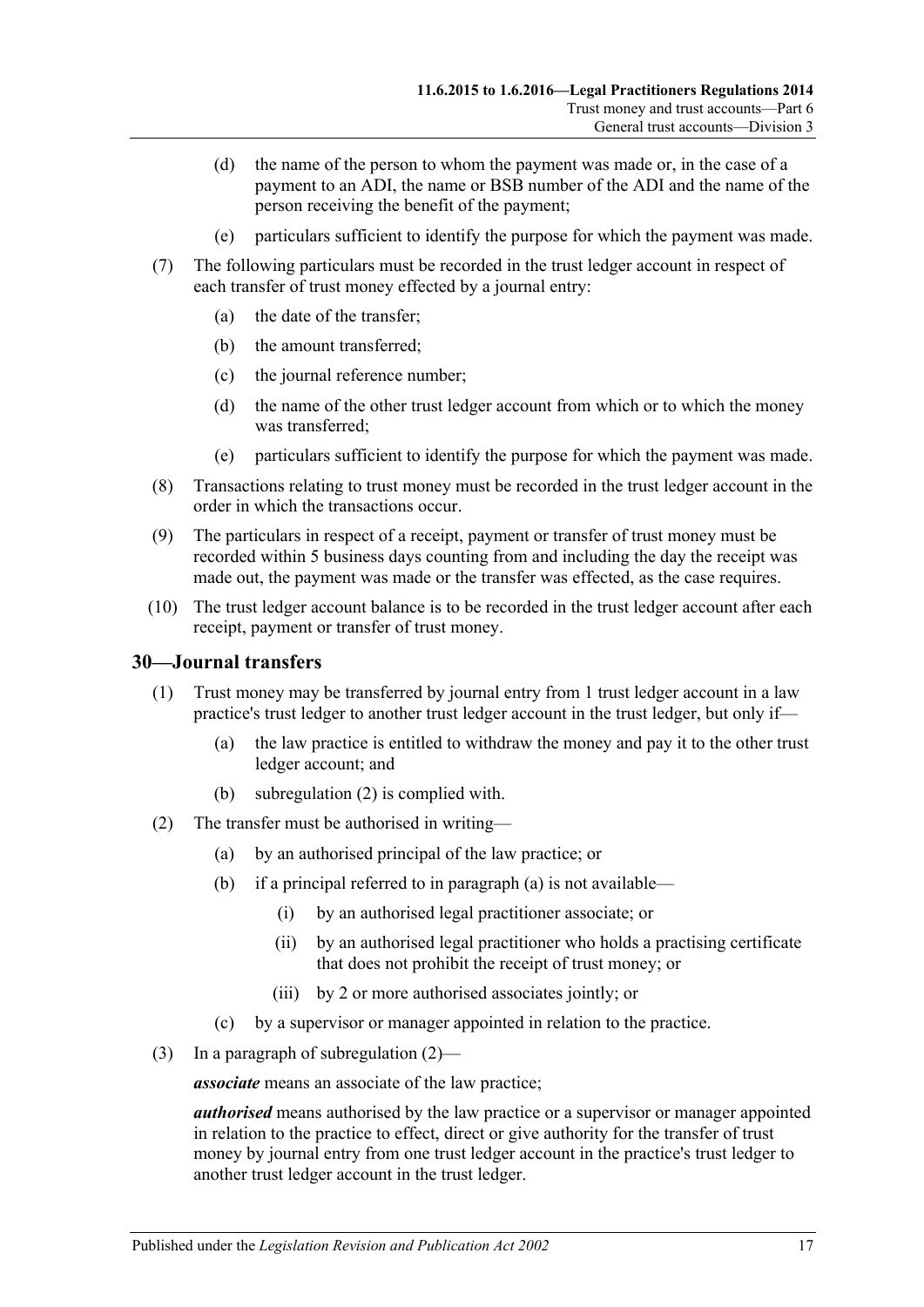- (4) A law practice must keep a trust account transfer journal if it transfers trust money by journal entry.
- (5) The following particulars must be recorded in the trust account transfer journal in respect of each transfer of trust money by journal entry:
	- (a) the date of the transfer;
	- (b) the trust ledger account from which the money is transferred (including its identifying reference);
	- (c) the trust ledger account to which the money is transferred (including its identifying reference);
	- (d) the amount transferred;
	- (e) particulars sufficient to identify the purpose for which the transfer is made, the matter reference and a short description of the matter.
- (6) Journal pages or entries must be consecutively numbered.
- (7) A law practice must keep particulars of the authorisation for each transfer of trust money by journal entry, whether in the trust account transfer journal or in some other way.

### <span id="page-17-0"></span>**31—Reconciliation of trust records**

- (1) A law practice that maintains 1 or more general trust accounts must reconcile the trust records relating to each account.
- (2) The trust records relating to a general trust account are to be reconciled as at the end of each named month by preparing—
	- (a) a statement—
		- (i) reconciling the general trust account balance as shown in ADI records with the balance of the practice's trust account cash books; and
		- (ii) showing the date the statement was prepared; and
	- (b) a statement—
		- (i) reconciling the balance of the trust ledger accounts with the balance of the practice's trust account cash books; and
		- (ii) containing a list of the practice's trust ledger accounts showing the name, identifying reference and balance of each and a short description of the matter to which each relates; and
		- (iii) showing the date the statement was prepared.
- (3) The statements must be prepared within 15 business days after the end of the month concerned.
- (4) The statements must be kept by the law practice.

## <span id="page-17-1"></span>**32—Trust ledger account in name of law practice or legal practitioner associate**

(1) A law practice must not maintain a trust ledger account in the name of the practice or a legal practitioner associate of the practice except as authorised by this regulation.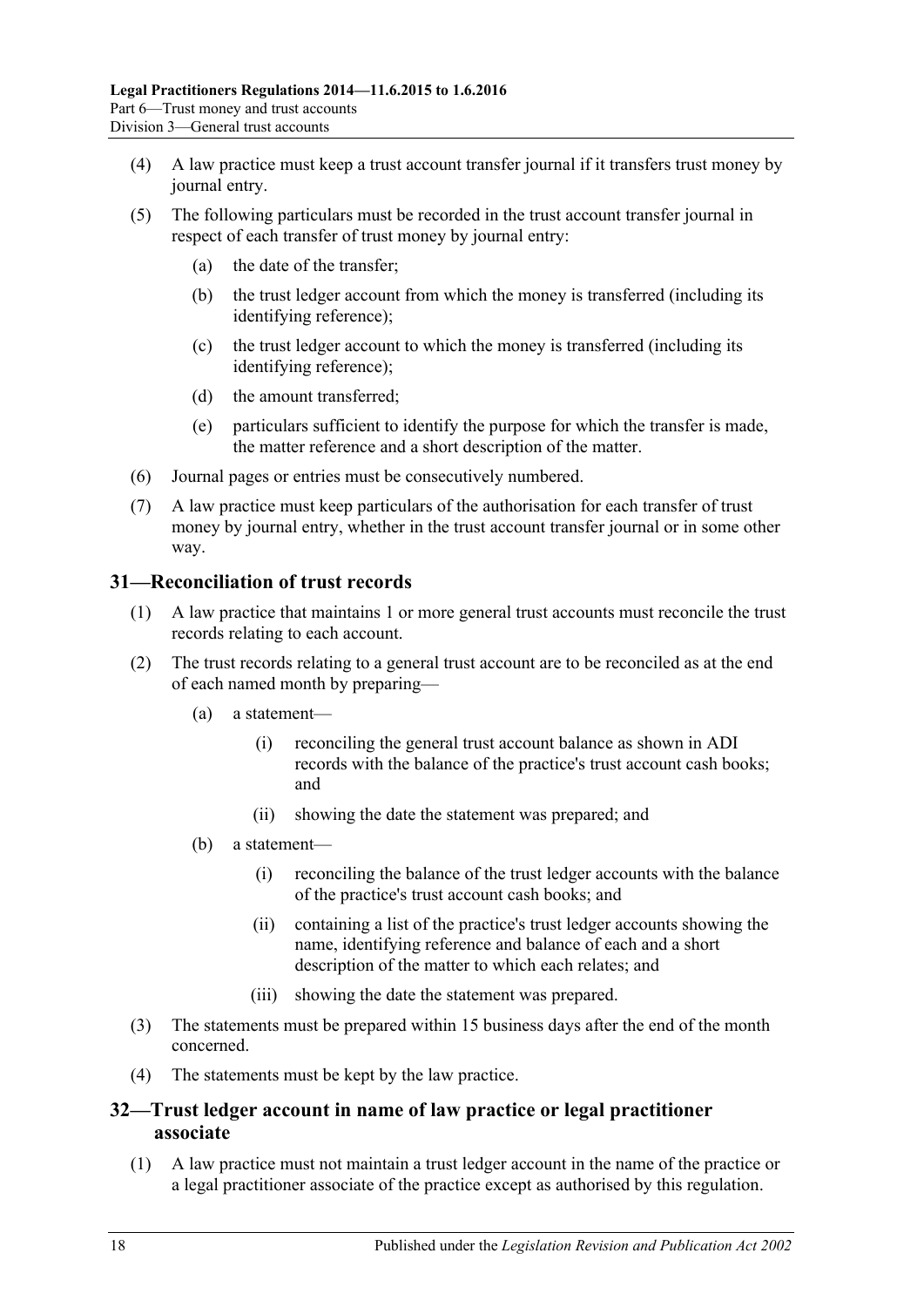- <span id="page-18-1"></span>(2) A law practice may maintain in its trust ledger—
	- (a) a trust ledger account in the practice's name, but only for the purpose of aggregating in the account, by transfer from other accounts in the trust ledger, money properly due to the practice for legal costs; and
	- (b) a trust ledger account in a legal practitioner associate's name, but only in respect of money in which the associate has a personal and beneficial interest as a vendor, purchaser, lessor or lessee or in another similar capacity.
- <span id="page-18-2"></span>(3) In a case to which [subregulation](#page-18-1) (2)(a) applies, the law practice must ensure that the money in the trust ledger account is withdrawn from the general trust account not later than 1 month after the day on which the money was transferred to the trust ledger account.
- (4) In a case to which [subregulation](#page-18-2) (2)(b) applies, the law practice must ensure that the money in the trust ledger account is withdrawn from the general trust account at the conclusion of the matter to which the money relates.

#### <span id="page-18-3"></span><span id="page-18-0"></span>**33—Notification requirements regarding general trust accounts**

- (1) Within 14 days after establishing a general trust account, a law practice must give the Society written notice of that fact.
- (2) [Subregulation](#page-18-3) (1) does not apply to a general trust account established before the commencement of this regulation.
- (3) A law practice—
	- (a) either before, or within 14 days after, authorising or terminating the authority of an associate of the practice—
		- (i) to sign cheques drawn on a general trust account of the practice; or
		- (ii) otherwise to effect, direct or give authority for the withdrawal of money from a general trust account of the practice,

must give the Society written notice of that fact (including the name and address of the associate or practitioner and indicating, in the case of an associate, whether the associate is an employee of the practice); and

- (b) during April of each year, must give the Society written notice of the associates (including their names and addresses) who are authorised, as at 31 March of that year—
	- (i) to sign cheques drawn on a general trust account of the practice; or
	- (ii) otherwise to effect, direct or give authority for the withdrawal of money from a general trust account of the practice.
- (4) A law practice must, within 14 days after closing a general trust account maintained by the practice, give the Society written notice of the closure.
- (5) A notice under this regulation given by a law practice must include particulars sufficient to identify the general trust accounts of the practice.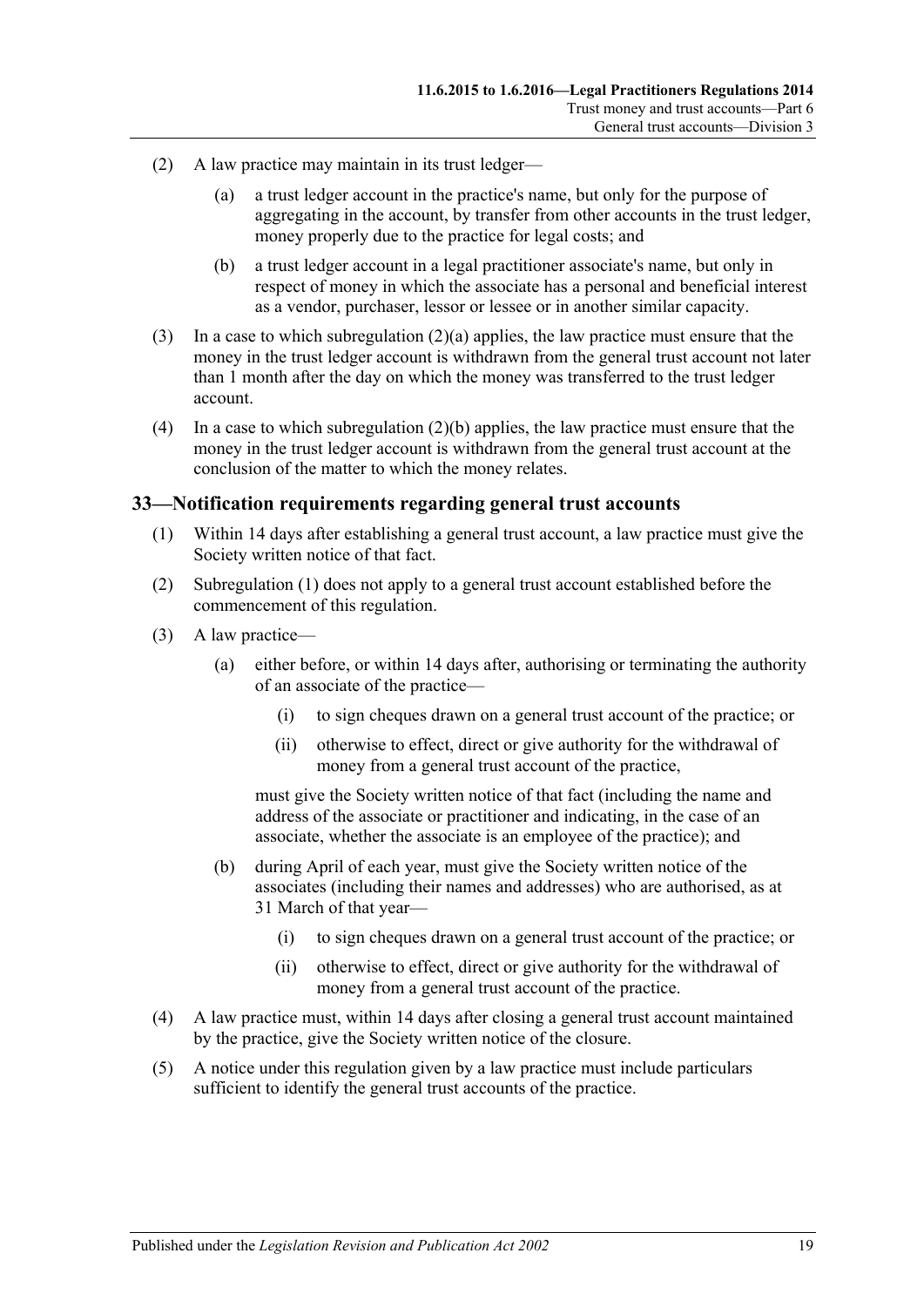(6) In this regulation—

*law practice* includes a former law practice and the persons who were principals of a law practice immediately before the law practice ceased to exist as a law practice or to engage in legal practice in this jurisdiction.

## <span id="page-19-0"></span>**Division 4—Controlled money**

#### <span id="page-19-1"></span>**34—Maintenance of controlled money accounts (Schedule 2 clause 15 of Act)**

- (1) For the purposes of Schedule 2 clause 15(4) of the Act, a controlled money account must be maintained under an account name that includes the following particulars:
	- (a) the name of the law practice concerned;
	- (b) the expression "controlled money account" or the abbreviation "CMA" or "CMA/c";
	- (c) such particulars as are sufficient to identify the purpose of the account and to distinguish the account from any other account maintained by the law practice.
- (2) This regulation does not apply to an account established in this jurisdiction before the commencement of this regulation.

#### <span id="page-19-2"></span>**35—Receipt of controlled money**

- (1) This regulation applies if a law practice receives controlled money.
- (2) The law practice must operate a single controlled money receipt system for the receipt of controlled money for all its controlled money accounts.
- (3) After receiving controlled money, the law practice must make out a receipt.
- <span id="page-19-3"></span>(4) The receipt must be made out as soon as practicable—
	- (a) after the controlled money is received, except as provided by [paragraph](#page-19-3) (b); or
	- (b) in the case of controlled money received by direct deposit—after the law practice receives or accesses notice or confirmation (in written or electronic form) of the deposit from the ADI concerned.
- <span id="page-19-4"></span>(5) The receipt, containing the required particulars, must be made out in duplicate, whether by way of making a carbon copy or otherwise, unless at the time the receipt is made out those particulars are recorded by computer program in the register of controlled money.
- (6) For the purposes of [subregulation](#page-19-4) (5), the *required particulars* are as follows:
	- (a) the date the receipt is made out and, if different, the date of receipt of the money;
	- (b) the amount of money received;
	- (c) the form in which the money was received;
	- (d) the name of the person from whom the money was received;
	- (e) details clearly identifying the name of the person on whose behalf the money was received and the matter description and matter reference;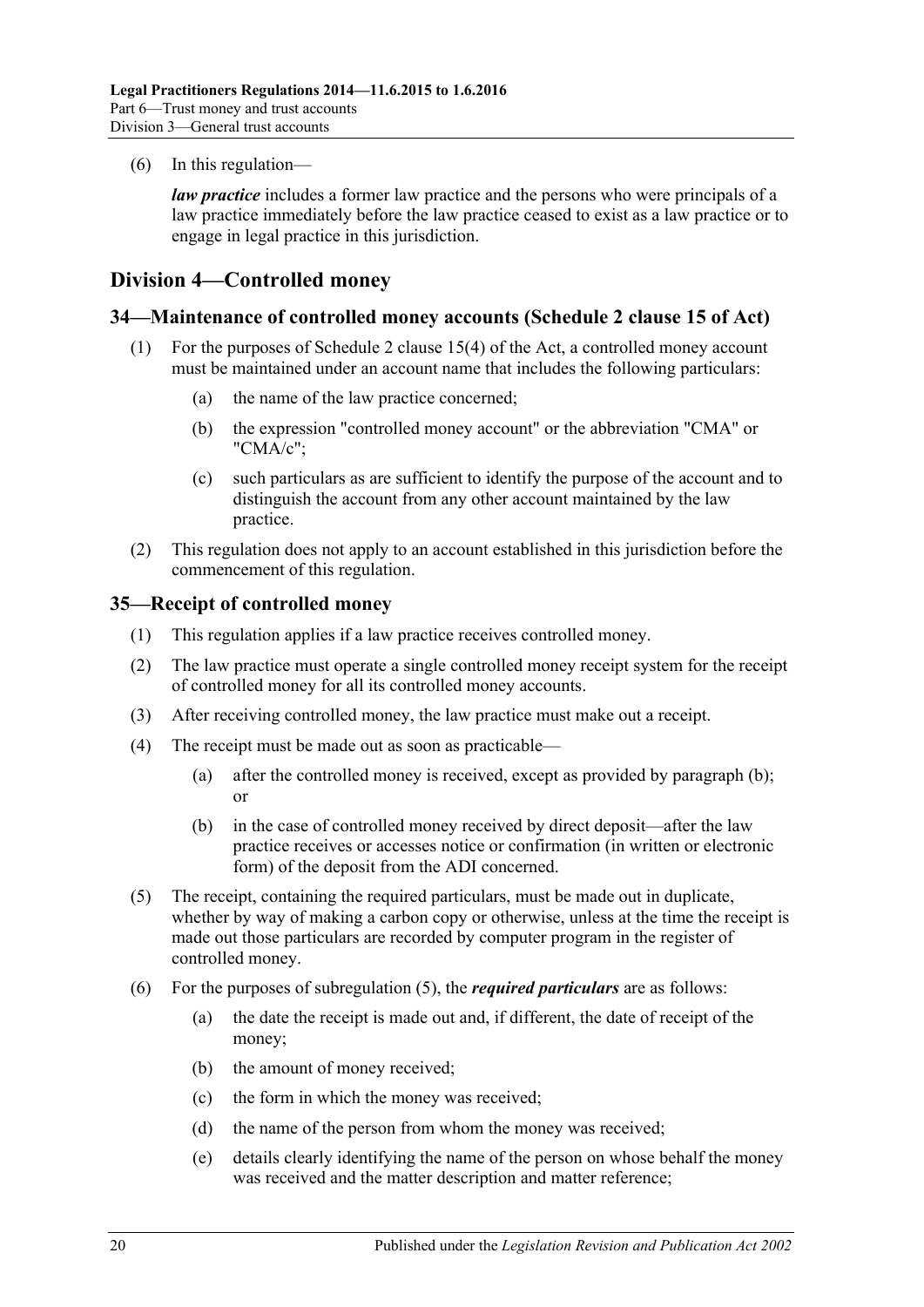- (f) particulars sufficient to identify the purpose for which the money was received;
- (g) the name of and other details clearly identifying the controlled money account to be credited, unless the account has not been established by the time the receipt is made out;
- (h) the name of the law practice, or the business name under which the law practice engages in legal practice, and the expression "controlled money receipt";
- (i) the name of the person who made out the receipt;
- (j) the number of the receipt.
- (7) If the controlled money account to be credited has not been established by the time the receipt is made out, the name of and other details clearly identifying the account when established must be included on the duplicate receipt (if any).
- (8) The original receipt is to be delivered, on request, to the person from whom the controlled money was received.
- (9) Receipts must be consecutively numbered and issued in consecutive sequence.
- (10) If a receipt is cancelled or not delivered, the original receipt must be kept.
- (11) A receipt is not required to be made out for any interest or other income received from the investment of controlled money and credited directly to a controlled money account.

## <span id="page-20-0"></span>**36—Deposit of controlled money (Schedule 2 clause 15 of Act)**

For the purposes of Schedule 2 clause 15(5) of the Act, the prescribed period for which a written direction referred to in Schedule 2 clause 15(1) of the Act is to be kept is 7 years after finalisation of the matter to which the direction relates.

## <span id="page-20-1"></span>**37—Withdrawal of controlled money must be authorised**

- <span id="page-20-2"></span>(1) A withdrawal of money from a controlled money account of a law practice must be effected by, under the direction of or with the authority of—
	- (a) an authorised principal of the law practice; or
	- (b) if a principal referred to in [paragraph](#page-20-2) (a) is not available—
		- (i) an authorised legal practitioner associate; or
		- (ii) an authorised legal practitioner who holds a practising certificate that does not prohibit the receipt of trust money; or
		- (iii) 2 or more authorised associates jointly.
- <span id="page-20-3"></span>(2) A written record of the required particulars must be kept of each withdrawal unless at the time the withdrawal is made those particulars are recorded by computer program.
- <span id="page-20-4"></span>(3) If at the time the withdrawal is made the required particulars are recorded by computer program, a written record must be kept that is sufficient to enable the accuracy of the particulars recorded by the computer program to be verified.
- <span id="page-20-5"></span>(4) For the purposes of [subregulations](#page-20-3) (2) and [\(3\),](#page-20-4) the required particulars are as follows:
	- (a) the date and number of the transaction;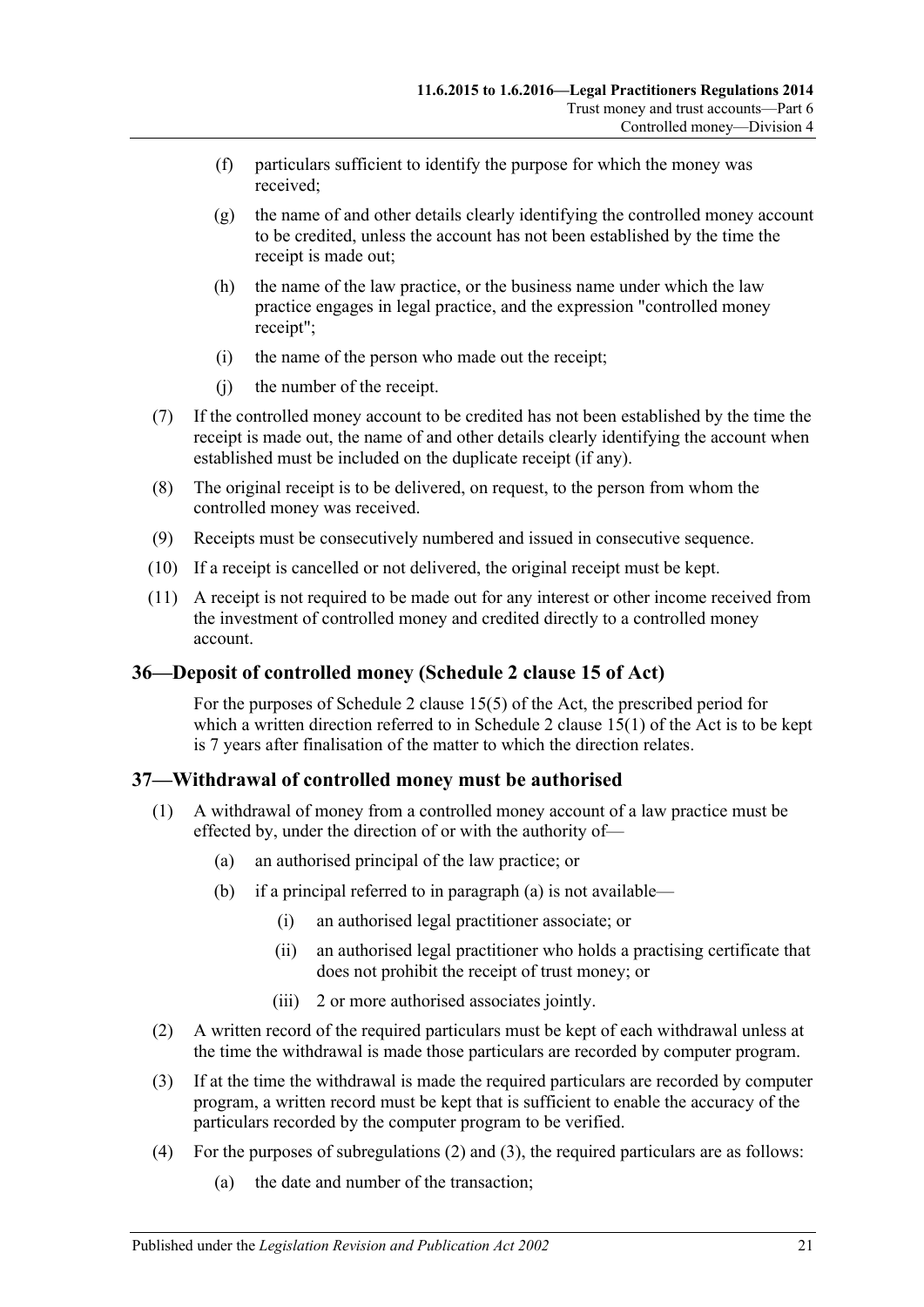- (b) the amount withdrawn;
- (c) in the case of a transfer made by electronic funds transfer—the name and number of the account to which the amount was transferred and the relevant BSB number;
- (d) the name of the person to whom payment is to be made or, in the case of a payment to an ADI, the name or BSB number of the ADI and the name of the person receiving the benefit of the payment;
- (e) details clearly identifying the name of the person on whose behalf the payment was made and the matter reference;
- (f) particulars sufficient to identify the purpose for which the payment was made;
- (g) the person or persons effecting, directing or authorising the withdrawal.
- (5) The particulars are to be recorded in the order in which the payments are recorded and are to be recorded separately for each controlled money account.
- (6) In this regulation—

*associate* means an associate of the law practice;

*authorised* means authorised by the law practice to effect, direct or give authority for a withdrawal of money from the controlled money account.

#### <span id="page-21-0"></span>**38—Register of controlled money**

- (1) A law practice that receives controlled money must maintain a register of controlled money consisting of the records of controlled money movements for the controlled money accounts of the practice.
- (2) A separate record of controlled money movements must be maintained for each controlled money account.
- <span id="page-21-1"></span>(3) A record of controlled money movements for a controlled money account must record the following information:
	- (a) the name of the person on whose behalf the controlled money is held;
	- (b) the person's address;
	- (c) particulars sufficient to identify the matter;
	- (d) any changes to the information referred to in [paragraphs](#page-21-1) (a) to [\(c\).](#page-21-2)
- <span id="page-21-2"></span>(4) The following particulars must be recorded in a record of controlled money movements for a controlled money account:
	- (a) the date the controlled money was received;
	- (b) the number of the receipt;
	- (c) the date the money was deposited in the controlled money account;
	- (d) the name of and other details clearly identifying the controlled money account;
	- (e) the amount of controlled money deposited;
	- (f) details of the deposit sufficient to identify the deposit;
	- (g) interest received;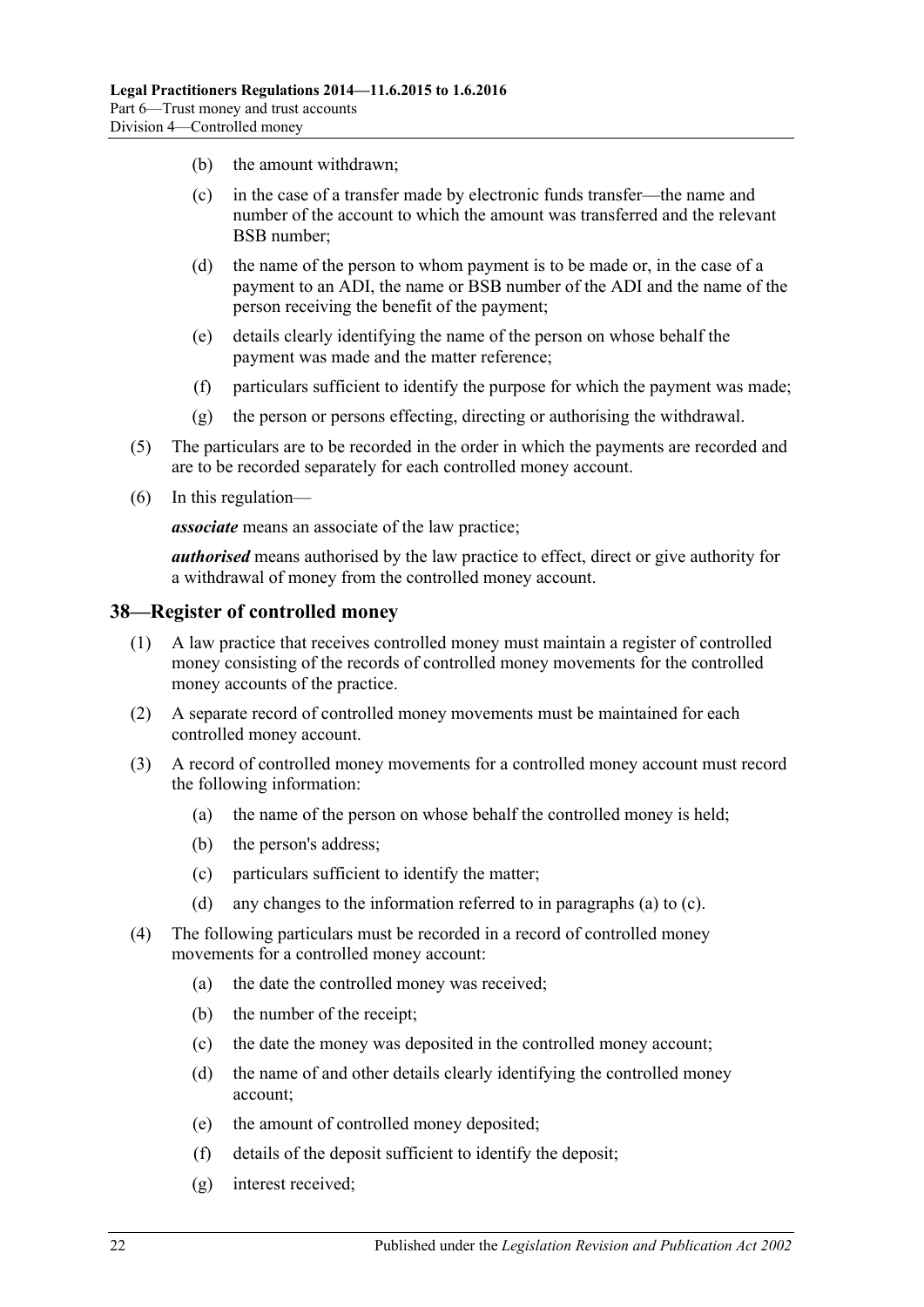- (h) details of any payments from the controlled money account, including the particulars required to be recorded under [regulation](#page-20-5) 37(4).
- (5) With the exception of interest and other income received in respect of controlled money, particulars of receipts and payments must be entered in the register as soon as practicable after the controlled money is received by the law practice or any payment is made.
- (6) Interest and other income received in respect of controlled money must be entered in the register as soon as practicable after the law practice is notified of its receipt.
- (7) The law practice must keep as part of its trust records all supporting information (including ADI statements and notifications of interest received) relating to controlled money.
- (8) Within 15 business days after each named month, the law practice must prepare and keep as a permanent record a statement as at the end of the named month—
	- (a) containing a list of the practice's controlled money accounts showing—
		- (i) the name, number and balance of each account in the register; and
		- (ii) the name of the person on whose behalf the controlled money in each account was held; and
		- (iii) a short description of the matter to which each account relates; and
	- (b) showing the date the statement was prepared.

## <span id="page-22-0"></span>**Division 5—Transit money**

## <span id="page-22-1"></span>**39—Information to be recorded about transit money (Schedule 2 clause 17 of Act)**

For the purposes of Schedule 2 clause 17(2) of the Act, a law practice must, in respect of transit money received by the practice, record and keep brief particulars sufficient to identify the relevant transaction and any purpose for which the money was received.

#### <span id="page-22-2"></span>**Division 6—Trust money generally**

#### <span id="page-22-3"></span>**40—Trust account statements**

- (1) A law practice must furnish a trust account statement to each person for whom or on whose behalf trust money (other than transit money) is held or controlled by the law practice or an associate of the practice.
- (2) In the case of trust money in respect of which the law practice is required to maintain a trust ledger account, the practice must furnish a separate statement for each trust ledger account.
- (3) In the case of controlled money in respect of which the law practice is required to maintain a record of controlled money movements, the practice must furnish a separate statement for each record.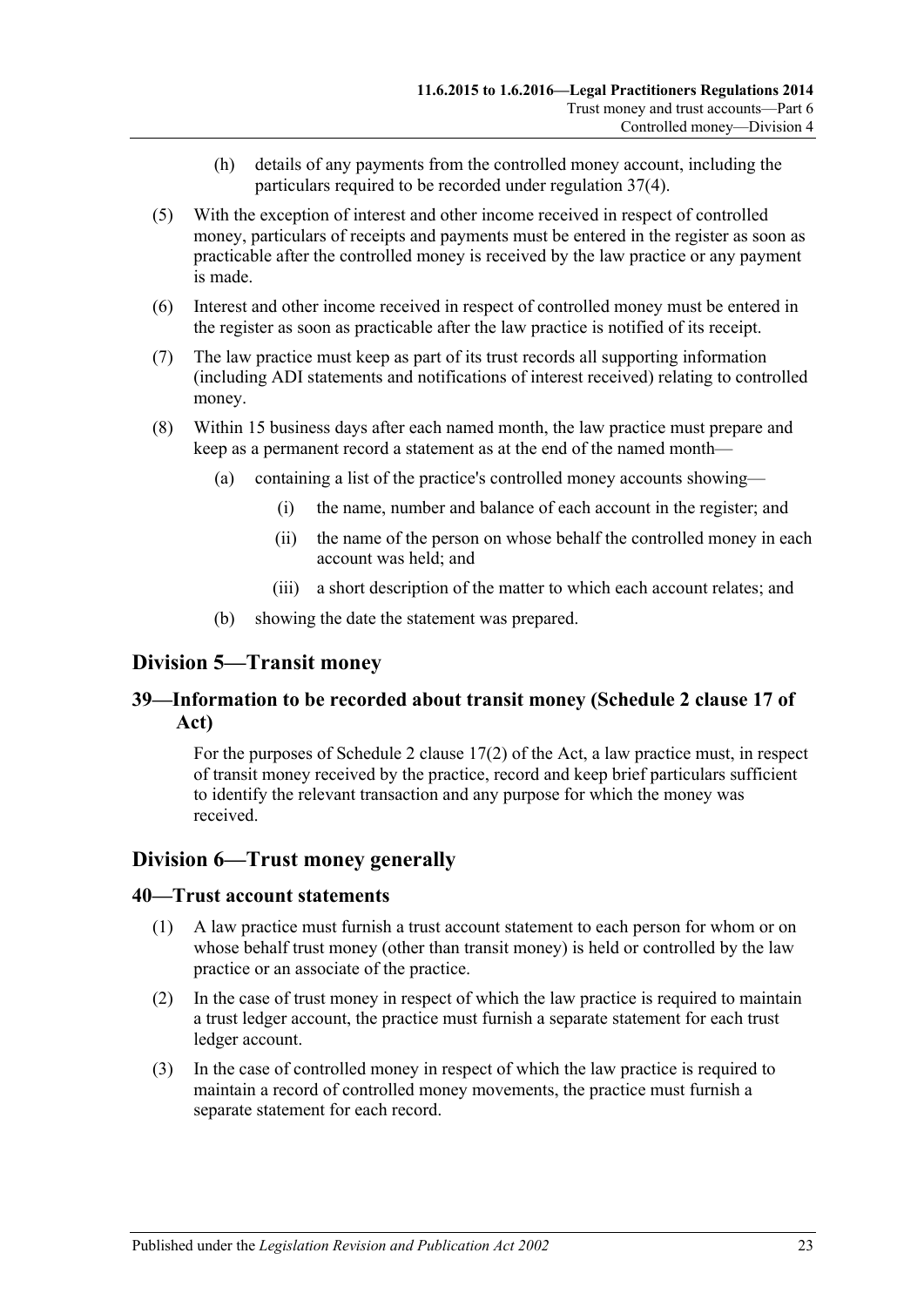- (4) In the case of trust money subject to a power given to the law practice or an associate of the practice in respect of which the practice is required to keep a record of all dealings with the money to which the practice or associate is a party, the practice must furnish a separate statement for each record.
- (5) A trust account statement is to contain particulars of—
	- (a) all the information required to be kept under this Part in relation to the trust money included in the relevant ledger account or record; and
	- (b) the remaining balance (if any) of the money.
- (6) A trust account statement is to be furnished—
	- (a) as soon as practicable after completion of the matter to which the ledger account or record relates; or
	- (b) as soon as practicable after the person for whom or on whose behalf the money is held or controlled makes a reasonable request for the statement during the course of the matter; or
	- (c) except as provided by [subregulation](#page-23-2) (7), as soon as practicable after 30 June in each year.
- <span id="page-23-3"></span><span id="page-23-2"></span>(7) The law practice is not required to furnish a trust account statement under [subregulation](#page-23-3)  $(6)(c)$  in respect of a ledger account or record if at 30 June—
	- (a) the ledger account or record has been open for less than 6 months; or
	- (b) the balance of the ledger account or record is 0 and no transaction affecting the account has taken place within the previous 12 months; or
	- (c) a trust account statement has been furnished within the previous 12 months and there has been no subsequent transaction affecting the ledger account or record.
- (8) The law practice must keep a copy of a trust account statement furnished under this regulation.

#### <span id="page-23-0"></span>**41—Trust account statements for sophisticated clients**

- (1) [Regulation](#page-22-3) 40 does not apply to a sophisticated client to the extent to which the client directs the law practice not to provide trust account statements under that regulation.
- (2) If the sophisticated client directs the law practice to provide trust account statements on a basis different from that prescribed by [regulation](#page-22-3) 40, the law practice must provide those statements as directed, except to the extent to which the direction is unreasonably onerous.
- (3) The law practice must keep a copy of a trust account statement provided under this regulation.
- (4) In this regulation—

*sophisticated client* has the same meaning as in Schedule 3 of the Act.

#### <span id="page-23-1"></span>**42—Register of investments**

(1) The law practice must maintain a register of investments of trust money.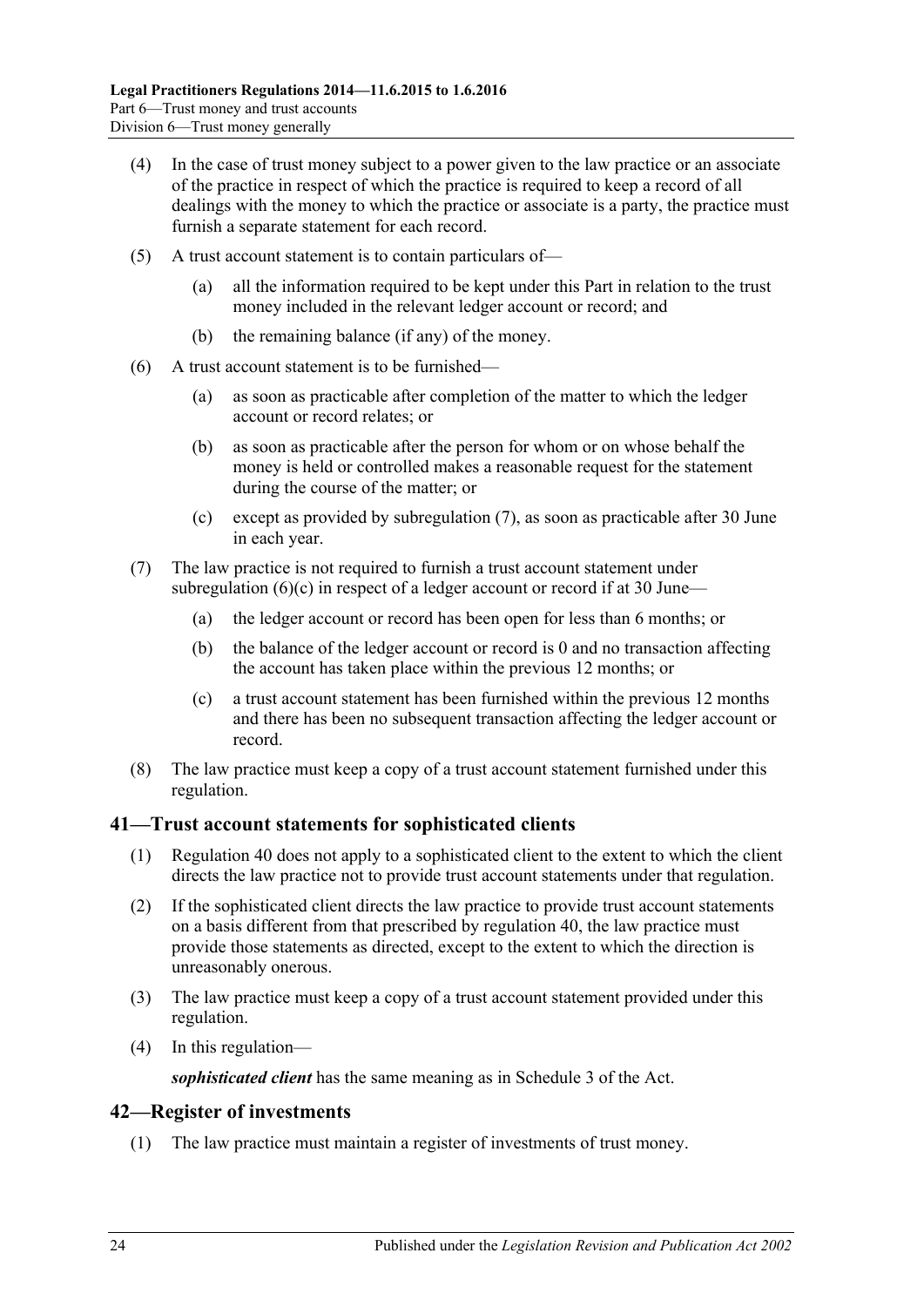- (2) The register must record the following information in relation to each investment:
	- (a) the name in which the investment is held;
	- (b) the name of the person on whose behalf the investment is made;
	- (c) the person's address;
	- (d) particulars sufficient to identify the investment;
	- (e) the amount invested;
	- (f) the date the investment was made;
	- (g) particulars sufficient to identify the source of the investment, including, for example—
		- (i) a reference to the relevant trust ledger; and
		- (ii) a reference to the written authority to make the investment; and
		- (iii) the number of the cheque for the amount to be invested;
	- (h) details of any documents evidencing the investment;
	- (i) details of any interest received from the investment or credited directly to the investment;
	- (j) details of the repayment of the investment and any interest, on maturity or otherwise.
- (3) This regulation does not require particulars to be recorded in the register if the particulars are required to be recorded elsewhere by another regulation.

#### <span id="page-24-0"></span>**43—Trust money subject to specific powers (Schedule 2 clause 18 of Act)**

- (1) This regulation has effect for the purposes of Schedule 2 clause 18(2) of the Act.
- (2) If a law practice or an associate of the practice is given a power to deal with trust money for or on behalf of another person, the practice must keep—
	- (a) a record of all dealings with the money to which the practice or associate is a party; and
	- (b) all supporting information in relation to the dealings,

in a manner that enables the dealings to be clearly understood.

(3) The record, supporting information and power must be kept by the law practice as part of the practice's trust records.

#### <span id="page-24-2"></span><span id="page-24-1"></span>**44—Register of powers and estates in relation to trust money**

- (1) A law practice must maintain a register of powers and estates in respect of which the law practice or an associate of the practice is acting or entitled to act, alone or jointly with the law practice or 1 or more associates of the practice, in relation to trust money.
- (2) [Subregulation](#page-24-2) (1) does not apply where the law practice or associate is also required to act jointly with 1 or more persons who are not associates of the practice.
- (3) The register of powers and estates must record—
	- (a) the name and address of the donor and date of each power; and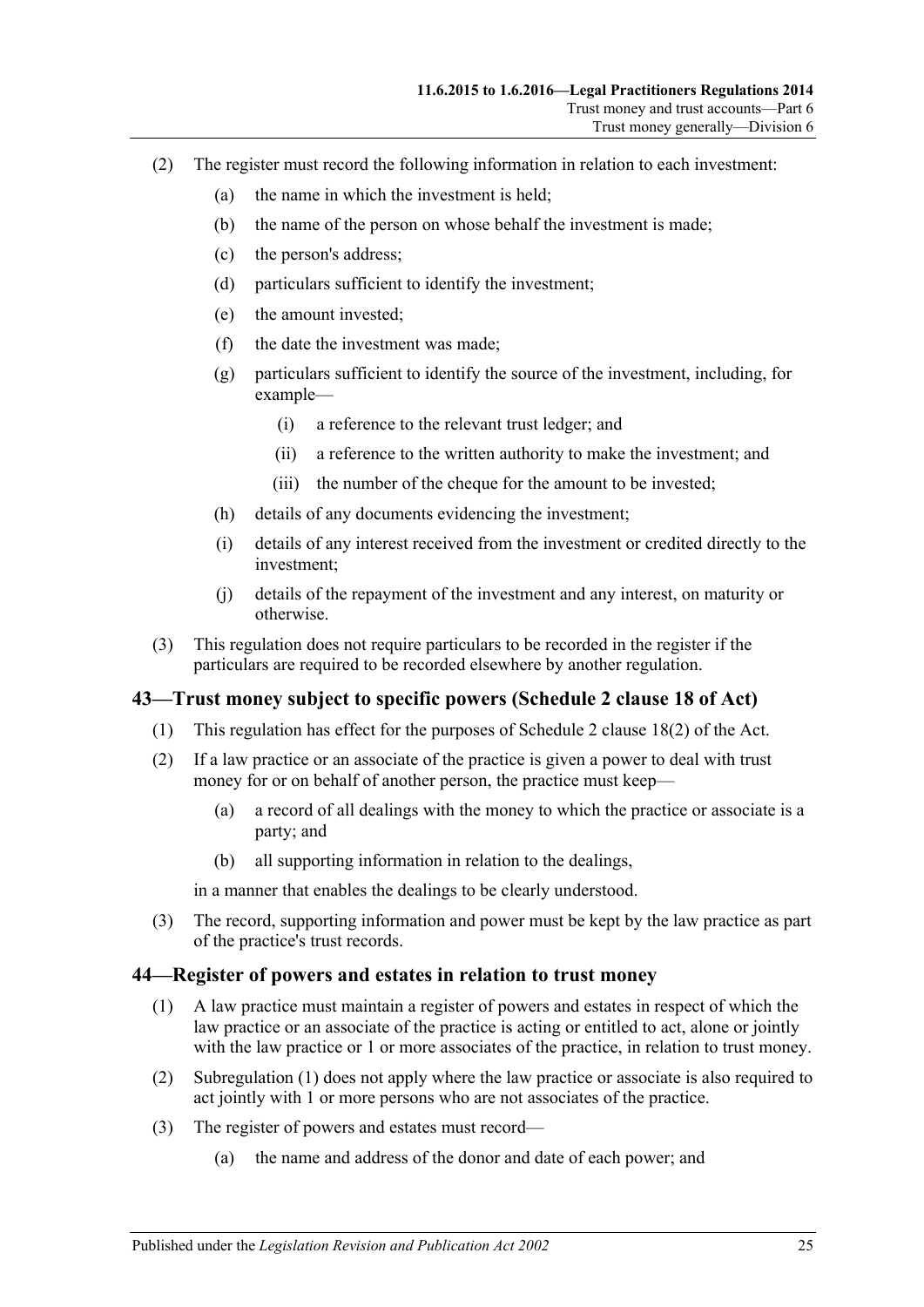(b) the name and date of death of the deceased in respect of each estate of which the law practice or associate is executor or administrator.

### <span id="page-25-0"></span>**45—Withdrawing trust money for legal costs (Schedule 2 clause 22 of Act)**

- (1) This regulation prescribes, for the purposes of Schedule 2 clause 22(1)(b) of the Act, the procedure for the withdrawal of trust money held in a general trust account or controlled money account of a law practice for payment of legal costs owing to the practice by the person for whom the trust money was paid into the account.
- (2) The trust money may be withdrawn in accordance with the procedure set out in either [subregulation](#page-25-1) (3) or [\(4\).](#page-25-2)
- <span id="page-25-3"></span><span id="page-25-1"></span>(3) The law practice may withdraw the trust money—
	- $(a)$  if—
		- (i) the money is withdrawn in accordance with a costs agreement that complies with the legislation under which it is made and that authorises the withdrawal; or
		- (ii) the money is withdrawn in accordance with instructions that have been received by the practice and that authorise the withdrawal; or
		- (iii) the money is owed to the practice by way of reimbursement of money already paid by the practice on behalf of the person; and
	- (b) if, before effecting the withdrawal, the practice gives or sends to the person—
		- (i) a request for payment, referring to the proposed withdrawal; or
		- (ii) a written notice of withdrawal.
- <span id="page-25-4"></span><span id="page-25-2"></span>(4) The law practice may withdraw the trust money—
	- (a) if the practice has given the person a bill relating to the money; and
	- (b) if—
		- (i) the person has not objected to withdrawal of the money within 7 days after being given the bill; or
		- (ii) the person has objected within 7 days after being given the bill but has not applied for a review of the legal costs under the Act within 60 days after being given the bill; or
		- (iii) the money otherwise becomes legally payable.
- (5) Instructions mentioned in [subregulation](#page-25-3)  $(3)(a)(ii)$ 
	- (a) if given in writing, must be kept as a permanent record; or
	- (b) if not given in writing, must be confirmed in writing either before, or not later than 5 business days after, the law practice effects the withdrawal and a copy must be kept as a permanent record.
- (6) For the purposes of [subregulation](#page-25-4)  $(3)(a)(iii)$ , money is taken to have been paid by the law practice on behalf of the person when the relevant account of the practice has been debited.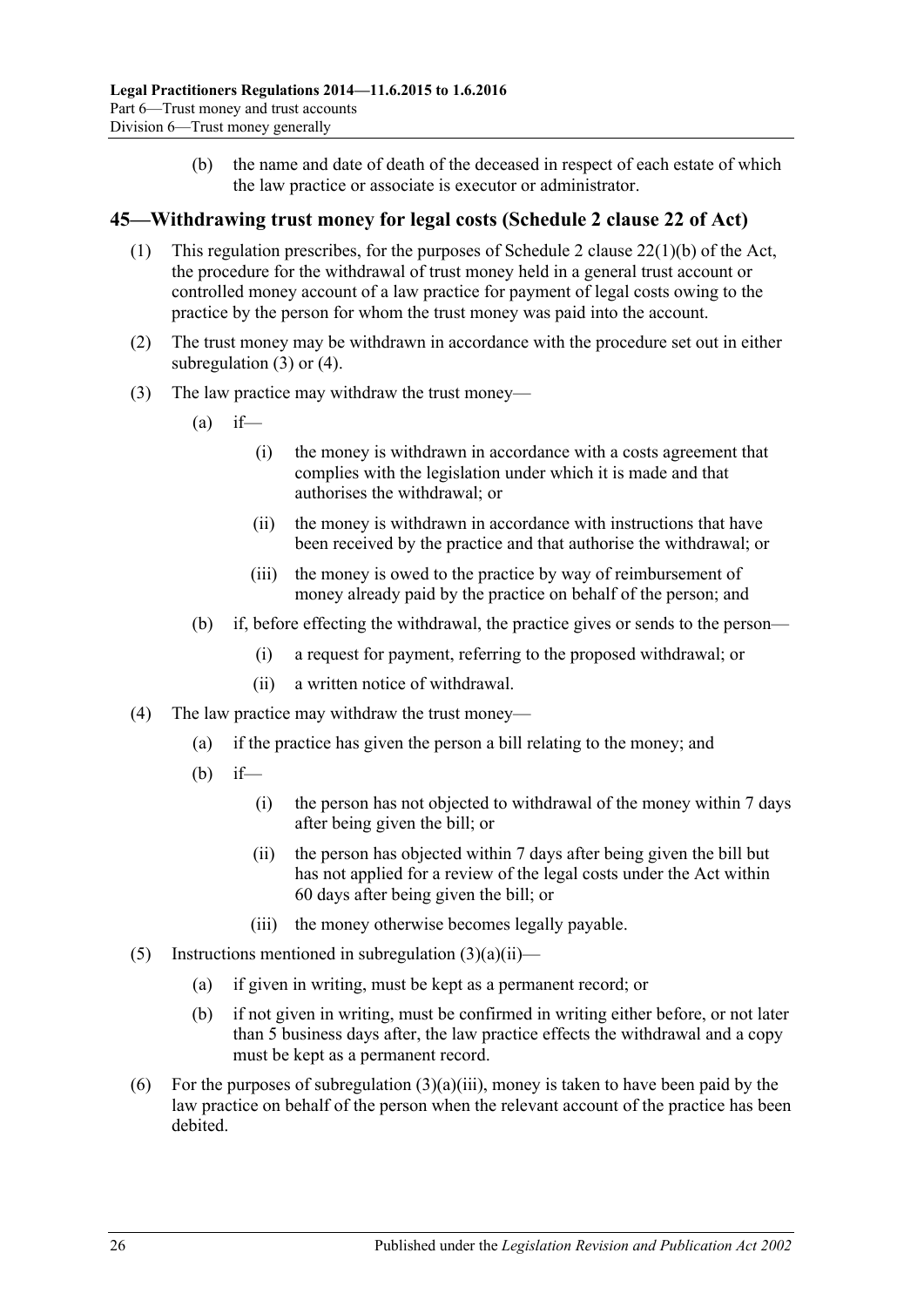## <span id="page-26-0"></span>**46—Keeping of trust records (Schedule 2 clause 25 of Act)**

- (1) This regulation has effect for the purposes of Schedule 2 clause 25 of the Act for the keeping in a permanent form of a law practice's trust records in relation to trust money received by the practice.
- (2) The trust records are to be kept for a period of 7 years after—
	- (a) in the case of a trust record referred to in paragraphs (a) to (m) (inclusive) of the definition of *trust records* in Schedule 2 clause 1 of the Act—the only or the last transaction entry in the trust record; or
	- (b) in the case of any other trust record—finalisation of the matter to which the trust record relates.
- (3) This regulation does not apply to a written direction referred to in Schedule 2 clause  $12(1)(a)$  or  $15(1)$  of the Act.

#### <span id="page-26-1"></span>**47—Keeping other records and information**

- (1) A record maintained under [regulation](#page-7-3) 16 is, so far as it relates to particular information, to be kept by the law practice for a period of 7 years after finalisation of the matter to which the record relates.
- (2) Any other record or information required by this Part to be kept by a law practice is to be kept for a period of 7 years after finalisation of the matter to which the record relates.
- (3) This regulation does not apply to records to which [regulation](#page-10-1) 22, [regulation](#page-20-0) 36 or [regulation](#page-26-0) 46 applies.

#### <span id="page-26-2"></span>**48—Statements regarding receipt or holding of trust money**

- (1) The Society may, by notice given under this regulation, require a law practice to give the Society a statement—
	- (a) specifying whether or not the practice has during a period specified by the Society received or held trust money; and
	- (b) if it has received or held trust money during that period, specifying to which of the following categories the trust money belongs:
		- (i) general trust money (being trust money other than that referred to in [subparagraphs](#page-26-3) (ii) to [\(iv\)](#page-26-4) (inclusive));
		- (ii) controlled money;
		- (iii) transit money;
		- (iv) money subject to a power.
- <span id="page-26-4"></span><span id="page-26-3"></span>(2) A notice may be given so as to apply in respect of 1 or more periods (whether they occur annually or otherwise), and may be withdrawn or varied by a further notice.
- (3) A notice may specify the time by which or the period during which the requirement is to be complied with.
- (4) A notice is given to—
	- (a) a particular law practice by sending the notice by post to the practice; or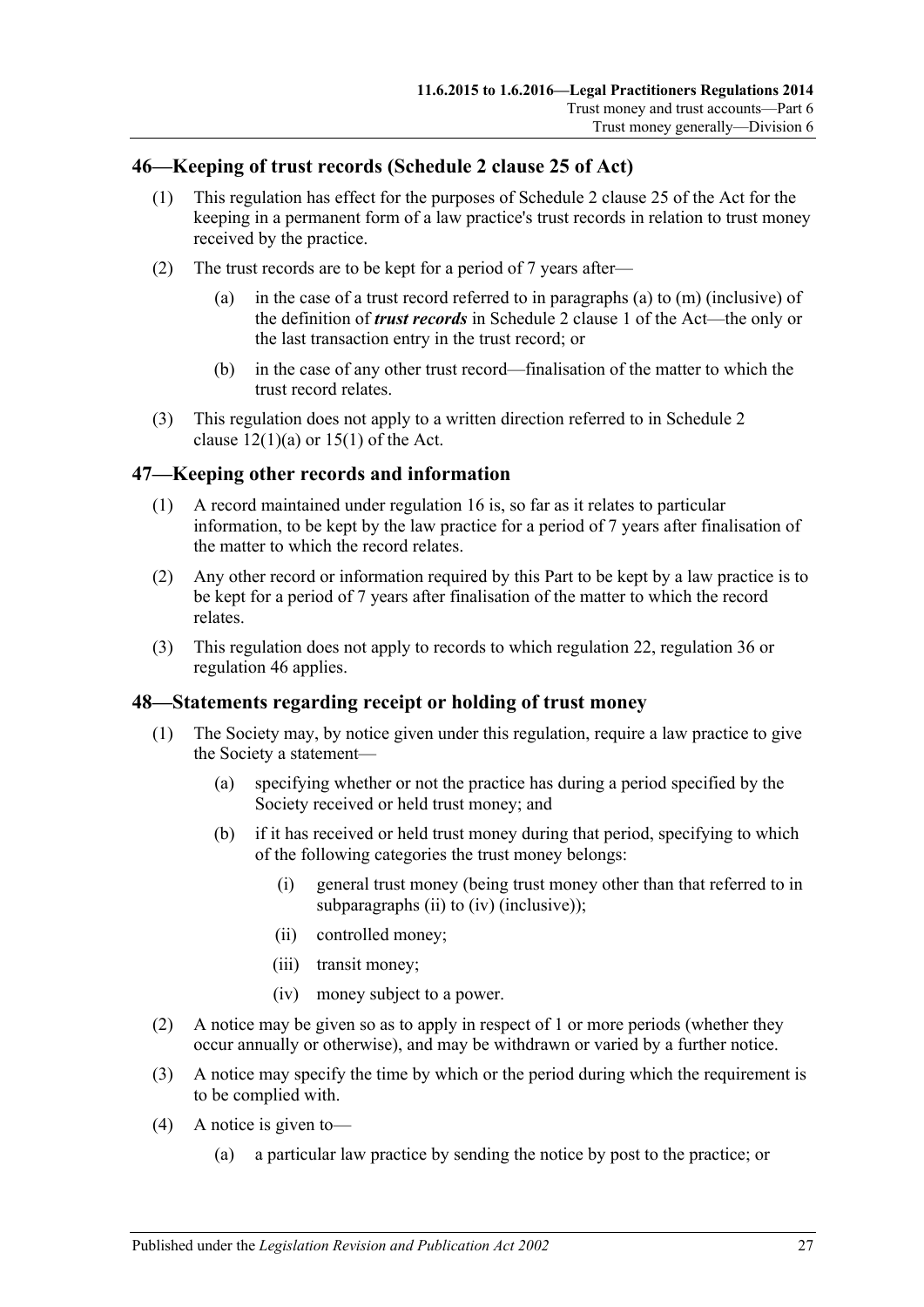- (b) a particular class of law practices by publishing the notice in a circular distributed generally to law practices of the class or in a magazine or other publication available generally to law practices of the class.
- (5) A law practice—
	- (a) must comply with a requirement imposed on it under this regulation and must do so by the time or during the period specified in the notice for compliance; and
	- (b) must not include in the statement any information that is false or misleading in a material particular.

## <span id="page-27-0"></span>**Division 7—External examinations**

## <span id="page-27-4"></span><span id="page-27-1"></span>**49—Appointment of external examiner (Schedule 2 clause 34 of Act)**

- (1) The appointment by a law practice of a firm of public accountants of which at least 1 member is a designated person will, for the purposes of Schedule 2 clause 34(1) of the Act, be taken to be a valid appointment under that clause of each person who is, from time to time, a member of the firm and is a designated person.
- <span id="page-27-3"></span>(2) A designated person or firm may only be appointed by a law practice under this regulation if the designated person or firm agrees to the appointment by notice in writing addressed to the practice.
- (3) A person must not hold himself or herself out, or act, as a law practice's approved external examiner unless—
	- (a) the person is a designated person; and
	- (b) the person or his or her firm has agreed to the appointment in accordance with [subregulation](#page-27-3) (2).
- (4) A law practice must, within 2 months, give the Society notice in writing of the appointment of a designated person as an external examiner.
- (5) A designated person who has been appointed under this regulation may not resign or be removed from office by a law practice without the prior approval of the Society.
- <span id="page-27-6"></span><span id="page-27-5"></span>(6) Subject to [subregulation](#page-27-4) (1), if a designated person appointed under this regulation—
	- (a) dies; or
	- (b) with the approval of the Society, resigns or is removed from office; or
	- (c) becomes incapable of auditing the accounts of the law practice (whether because the Society has revoked the designation or for another reason),

the practice must, within 2 months, appoint another designated person and give the Society notice in writing of the appointment and the details of the events referred to in [paragraphs](#page-27-5) (a) to [\(c\)](#page-27-6) (inclusive) that led to the new appointment.

#### <span id="page-27-2"></span>**50—No requirement for external examinations for transit money**

If the only trust money received or held by a law practice during a financial year is transit money, the practice's trust records in respect of that year are not required to be externally examined.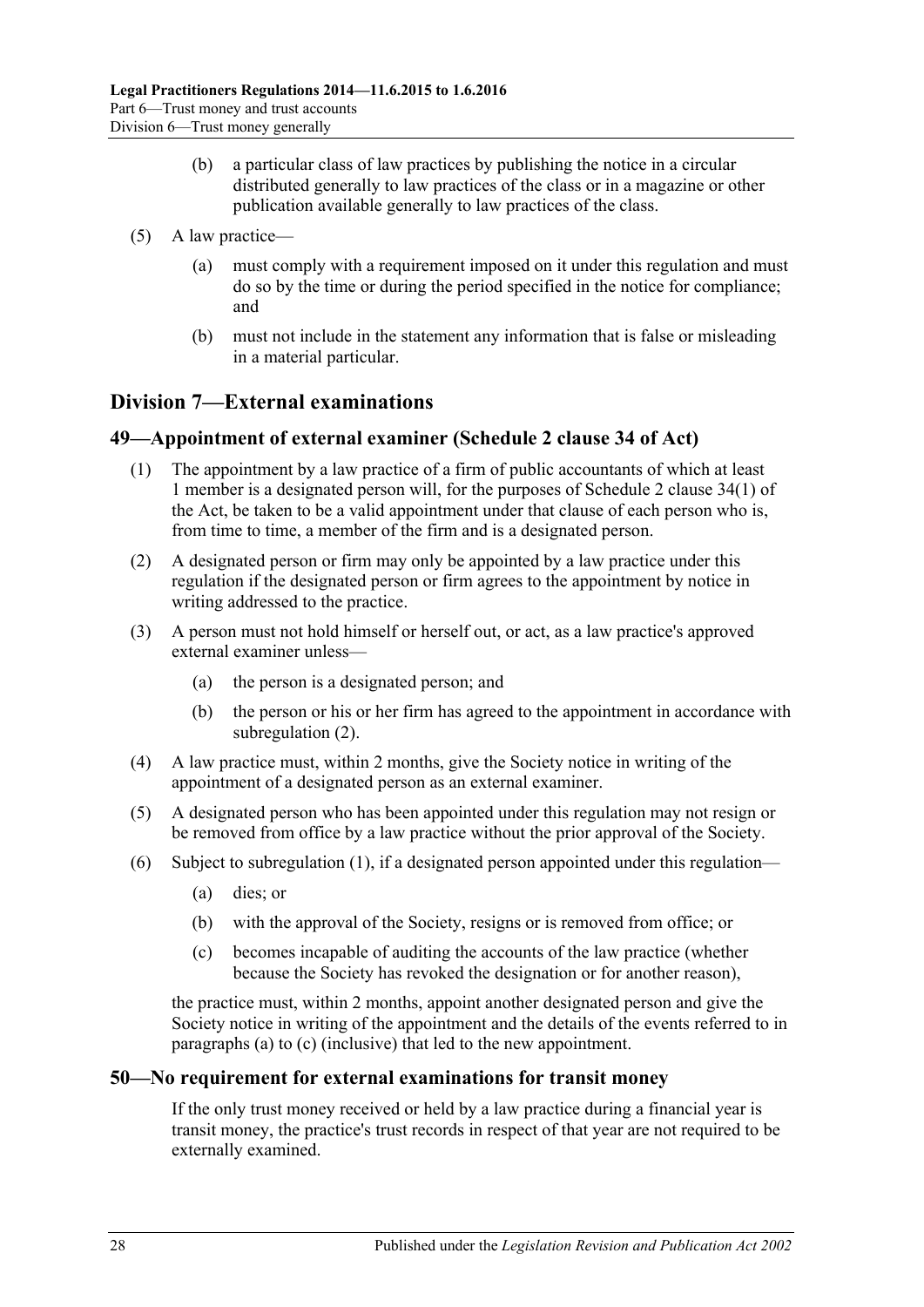## <span id="page-28-0"></span>**51—Carrying out examination (Schedule 2 clause 38 of Act)**

- (1) This regulation has effect for the purposes of Schedule 2 clause 38 of the Act in connection with an external examination of trust records.
- (2) An external examiner appointed to examine a law practice's trust records under Schedule 2 Part 3 of the Act must conduct such examinations in accordance with these regulations as and when such examinations are required under the Act.
- (3) If a law practice carries on practice at more than 1 place, the Society may from time to time give such directions as the Society thinks fit for separate examination of the practice's trust records in respect of the practice carried on at each place.
- <span id="page-28-3"></span><span id="page-28-2"></span>(4) In carrying out an examination, the external examiner must—
	- (a) make checks that will enable the examiner to give an opinion as to whether the law practice has, during the period covered by the examination, complied with the Act and these regulations relating to the practice's trust account and records; and
	- (b) ascertain whether a trust account was kept by the law practice during that period; and
	- (c) make a general test examination of any trust account kept by the law practice and of the pass books and statements relating to any such account during that period; and
	- (d) ascertain whether the law practice holds any investments of trust money and obtain independent verification of each such investment; and
	- (e) make a comparison as to no fewer than 2 dates (1 to be the last day of the period of the examination and 1 other to be a date within that period selected by the examiner) between—
		- (i) the liabilities of the law practice to the practice's clients and to other persons in connection with the practice as shown by the practice's trust ledger accounts and the records kept under this Part; and
		- (ii) the aggregate of the balances standing to the credit of the law practice's trust account and on deposit by the practice in the combined trust account under section 53 of the Act; and
	- (f) ask for such information and explanations as the auditor may require for the purposes of this regulation.
- (5) For the purpose of making checks, and the general test examination referred to in [subregulation](#page-28-2) (4), the external examiner is entitled to examine such number of dealings representative of each phase of the law practice's practice as the examiner in the circumstances considers reasonable.

#### <span id="page-28-1"></span>**52—External examiner's report (Schedule 2 clause 39 of Act)**

- (1) The external examiner must, in each report for the purposes of Schedule 2 Part 3 of the Act, include all matters relating to the law practice's accounts and records that should, in the examiner's opinion, be communicated to the Society and, in particular, deal with each of the following matters:
	- (a) whether the accounts and records appear to have been kept regularly and properly written up at all times;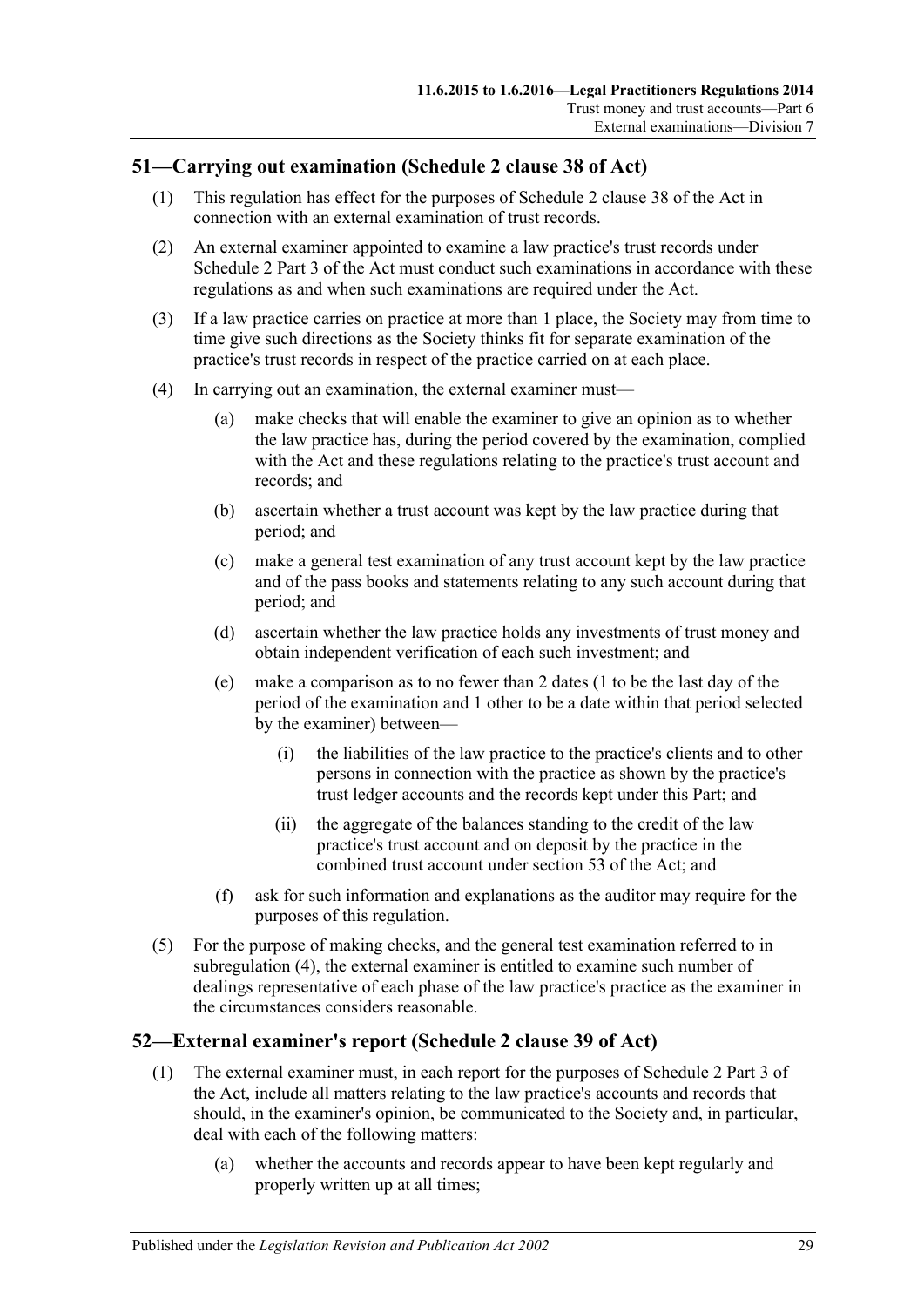- (b) whether the accounts and records have been ready for examination at the times appointed by the examiner;
- (c) whether the law practice has complied with the examiner's requirements;
- (d) whether, at any time during the period of the examination, the law practice's trust account was overdrawn or deficient and, if so, the full explanation for that given by the practice;
- (e) whether the law practice has, or has had, any debit balances in his or her trust ledger accounts and the explanation or reason for such a debit given by the practice;
- (f) whether the law practice has drawn from his or her trust account a sum on account of costs or otherwise without at the same time allocating the drawing to a specific account (other than a sum deposited in the combined trust account under section 53 of the Act);
- (g) whether the law practice has complied with section 53 of the Act;
- (h) whether the law practice holds any investments of trust money and, if so, any independent verification of such investments obtained by the examiner for the purposes of [regulation](#page-28-3) 51(4)(d);
- (i) if the law practice uses a computer program to keep the practice's accounts and records, whether the program allows for the accounts and records to be conveniently and properly audited;
- (j) any other matter required by the Act to be included in the report.
- (2) A report need not deal with deficiencies in a trust account that have been promptly rectified and were due to inadvertence or trust account errors provided that, in the case of deficiencies due to inadvertence, the total of the deficiencies has not exceeded \$100 in any 3 month period.
- (3) The examiner must deliver a copy of the report to the law practice.
- (4) The law practice must keep the copy of the external examiner's report and produce it on demand to the external examiner making the next succeeding examination of the practice's accounts and records.

#### <span id="page-29-0"></span>**53—Conditions on approval of ADIs (Schedule 2 clause 41 of Act)**

For the purposes of Schedule 2 clause 41(3) of the Act, the kinds of conditions that may be imposed on an approval of an ADI under Schedule 2 clause 41 of the Act are conditions that provide for, or conditions that require arrangements to be negotiated and entered into between the ADI and the Society that provide for, any 1 or more of the following:

- <span id="page-29-1"></span>(a) the payment of interest to the Society on the whole or any part of deposits in trust accounts;
- (b) the manner in which the Society is informed of amounts held in trust accounts;
- (c) the auditing of balances in trust accounts;
- <span id="page-29-2"></span>(d) the keeping of any trust accounts or only trust accounts of a particular class (for example, controlled money accounts);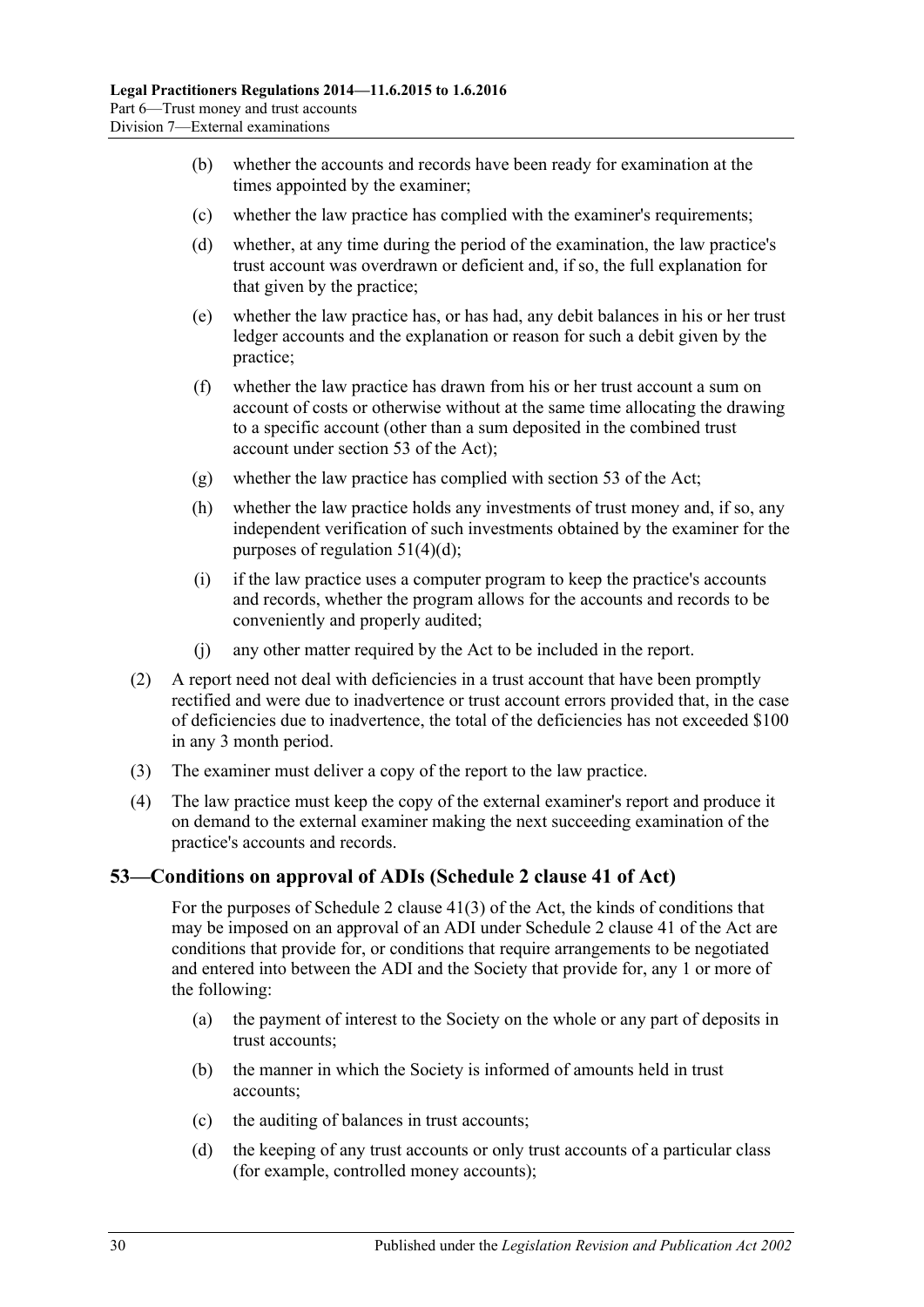(e) any matters relevant to [paragraphs](#page-29-1) (a) to [\(d\).](#page-29-2)

#### <span id="page-30-4"></span><span id="page-30-0"></span>**54—Information to be provided to Society (Schedule 2 clause 48 of Act)**

- (1) For the purposes of Schedule 2 clause 48 of the Act, a law practice must notify the Society of the following details in respect of each account that is maintained at an ADI by the law practice (or by any legal practitioner associate of the practice) and in which is held money entrusted to the law practice (or by any legal practitioner associate of the practice):
	- (a) the name of the ADI, together with its BSB number;
	- (b) the name of the account, together with its account number;
	- (c) the name of each person who is authorised to operate on the account;
	- (d) for each amount of money so entrusted—
		- (i) the name of the person for whom the money is entrusted; and
		- (ii) the purpose for which the money is entrusted; and
		- (iii) the date on which money is deposited in the account, together with the manner in which it is deposited; and
		- (iv) the date on which the money is withdrawn from the account, together with the manner in which it is withdrawn.
- (2) The matters referred to in [subregulation](#page-30-4) (1) must be notified to the Society at such times, and in such manner, as the Society requires.

#### <span id="page-30-1"></span>**Division 8—Miscellaneous**

## <span id="page-30-2"></span>**55—Law practice closing down, closing office or ceasing to receive or hold trust money**

- <span id="page-30-3"></span>(1) A law practice that holds trust money must give the Society at least 14 days' written notice of its intention—
	- (a) to cease to exist as a law practice; or
	- (b) to cease to engage in legal practice in this jurisdiction; or
	- (c) to cease to practise in such a way as to receive trust money.
- (2) Within 14 days of ceasing to hold trust money, a law practice that holds trust money must give the Society—
	- (a) written notice of that fact; and
	- (b) if the practice has not given a notice under [subregulation](#page-30-3) (1) within the previous 28 days, a notice that complies with that subregulation.
- (3) A notice under this regulation must include particulars sufficient to identify—
	- (a) a law practice's general trust accounts and controlled money accounts; and
	- (b) trust money controlled by the practice (or by an associate) pursuant to a power; and
	- (c) trust money invested by the practice.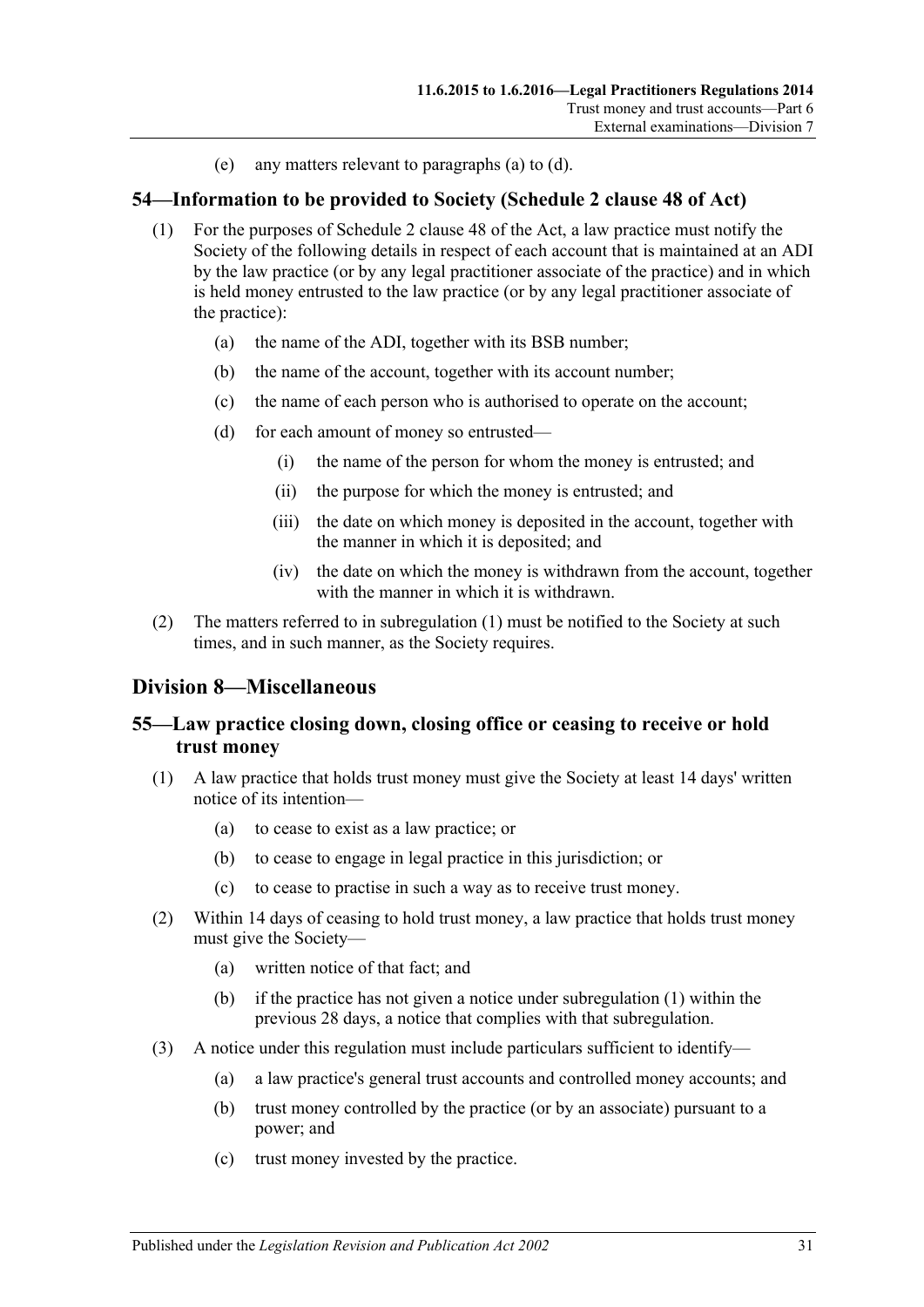(4) In this regulation—

*law practice* includes a former law practice and the persons who were principals of a law practice immediately before the law practice ceased to exist as a law practice or to engage in legal practice in this jurisdiction.

#### <span id="page-31-0"></span>**56—Exemptions**

The Society—

- (a) may exempt a law practice from complying with any of the provisions of Schedule 2 of the Act, subject to any conditions that may be imposed by the Society; and
- (b) may, at any time, impose a new condition on the exemption, amend or revoke a condition already imposed on the exemption, or revoke the exemption.

#### <span id="page-31-1"></span>**57—Transitional provision—retention of accounts and records kept under revoked regulations**

- (1) An account or record that a legal practitioner was required to retain under regulation 23 of the *[Legal Practitioners Regulations](http://www.legislation.sa.gov.au/index.aspx?action=legref&type=subordleg&legtitle=Legal%20Practitioners%20Regulations%202009) 2009* immediately before the revocation of those regulations by these regulations must be retained by the practitioner until the expiry of 7 years after the last entry was made in the account or record.
- (2) In this regulation—

#### *legal practitioner*—

- (a) has the same meaning as in Part 3 Division 5 of the Act as in force immediately before the commencement of section 24 of the *[Legal](http://www.legislation.sa.gov.au/index.aspx?action=legref&type=act&legtitle=Legal%20Practitioners%20(Miscellaneous)%20Amendment%20Act%202013)  [Practitioners \(Miscellaneous\) Amendment Act](http://www.legislation.sa.gov.au/index.aspx?action=legref&type=act&legtitle=Legal%20Practitioners%20(Miscellaneous)%20Amendment%20Act%202013) 2013*; but
- (b) includes an incorporated legal practice that was a legal practitioner before the commencement of Schedule 1 of the Act.

# <span id="page-31-2"></span>**Part 7—Costs disclosure and assessment**

#### <span id="page-31-3"></span>**58—Substantial connection with this State (Schedule 3 of Act)**

For the purposes of Schedule 3 of the Act, a matter involving a client of a law practice has a substantial connection with this State in any of the following circumstances:

- (a) the client is a natural person and is resident in this State;
- (b) the client is a body corporate and—
	- (i) the client carries on its business activities principally in this State; or
	- (ii) the legal services provided or to be provided relate principally to business activities carried on by the client in this State;
- (c) the law practice, or the associate of the practice who is principally involved in the matter, engages in legal practice principally in this State;
- (d) the legal services provided or to be provided relate to this State, including, for example, legal services provided or to be provided for or in connection with—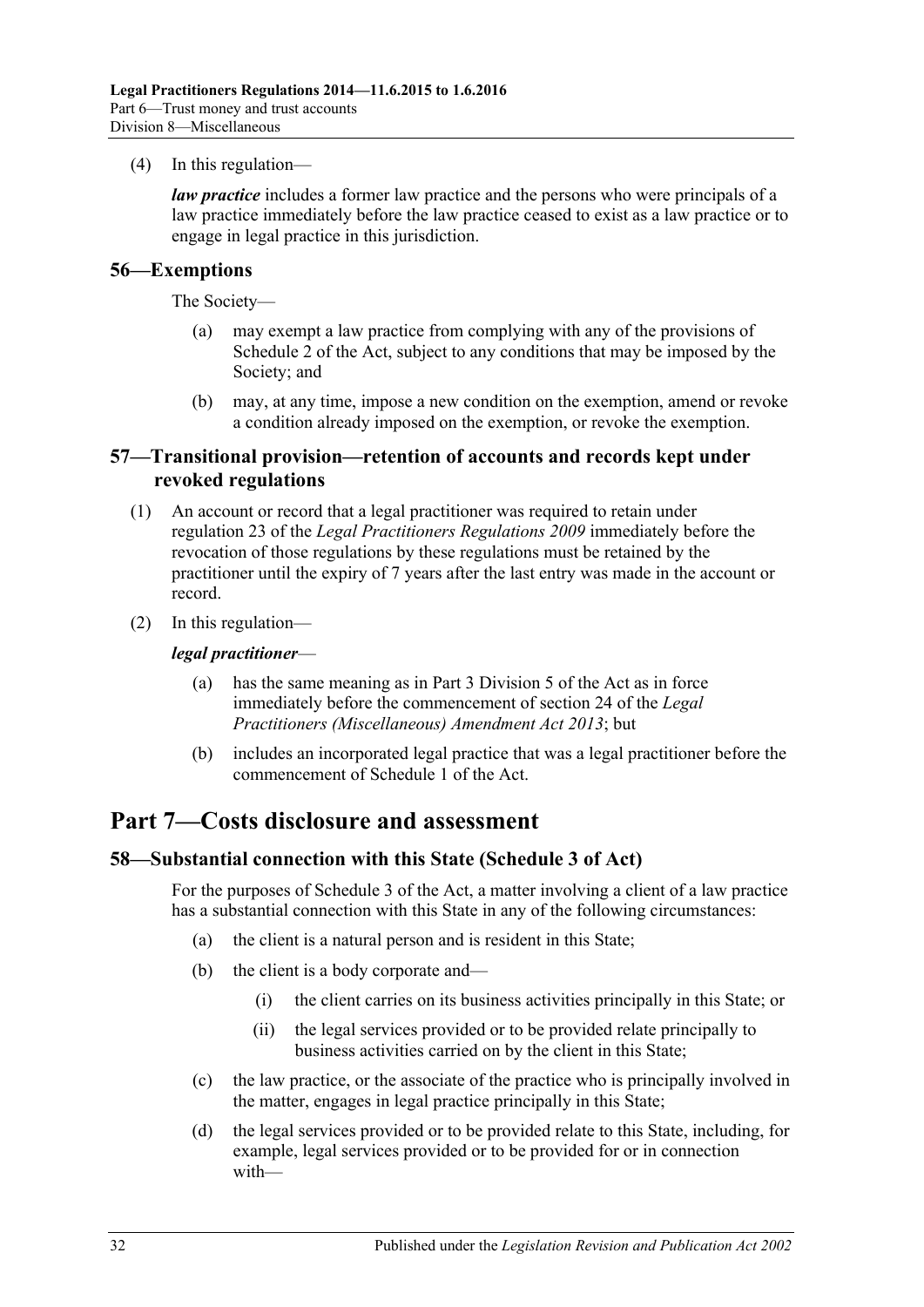- (i) the conveyance or transfer of real property located in this State; or
- (ii) court proceedings in this State.

#### <span id="page-32-0"></span>**59—Disclosure of costs to clients—form (Schedule 3 clause 10 of Act)**

- (1) The form set out in Form 1 of [Schedule](#page-35-0) 1 is prescribed for the purposes of Schedule 3 clause 10(5) of the Act in connection with the details referred to in Schedule 3 clause  $10(1)(c)(i)$  to (iii) (inclusive), (h), (j), (k) and (m) of the Act.
- (2) The Society is required to produce and maintain the fact sheet referred to in the form and make it available on the Internet.

#### <span id="page-32-1"></span>**60—Exceptions to requirement for disclosure (Schedule 3 clause 13 of Act)**

For the purposes of Schedule 3 clause 13(1)(f) of the Act, disclosure under Schedule 3 clauses 10 or 11(1) of the Act is not required if the client is a corporation that has a share capital and whose shares or the majority of whose shares are held beneficially for the Commonwealth, a State or a Territory.

#### <span id="page-32-2"></span>**61—Interest on unpaid legal costs (Schedule 3 clause 23 of Act)**

- (1) This regulation is made for the purposes of Schedule 3 clause 23(4) of the Act and prescribes the rate of interest in excess of which a law practice may not charge interest under Schedule 3 clause 23(4) of the Act or under a costs agreement.
- (2) The rate for the period commencing on the date of commencement of this subregulation is the rate that is equal to the Cash Rate Target as at the relevant date, increased by 2 percentage points.
- (3) In this regulation—

*Cash Rate Target* means the percentage (or maximum percentage) specified by the Reserve Bank of Australia as the Cash Rate Target;

*relevant date* means the date the bill was issued by the law practice concerned.

#### <span id="page-32-3"></span>**62—Costs agreement with associated third party payer (Schedule 3 clause 24)**

Schedule 3 clause 25 of the Act is a prescribed provision for the purposes of Schedule 3 clause 24(6) of the Act.

#### <span id="page-32-4"></span>**63—Notification of client's rights—form (Schedule 3 clause 33 of Act)**

- (1) The form set out in Form 2 of [Schedule](#page-35-0) 1 is prescribed for the purposes of Schedule 3 clause 33(3) of the Act.
- (2) The Society is required to produce and maintain the fact sheet referred to in the form and make it available on the Internet.

# <span id="page-32-5"></span>**Part 8—Miscellaneous**

#### <span id="page-32-6"></span>**64—Fees**

The fees set out in [Schedule](#page-36-0) 2 are payable as specified in that Schedule.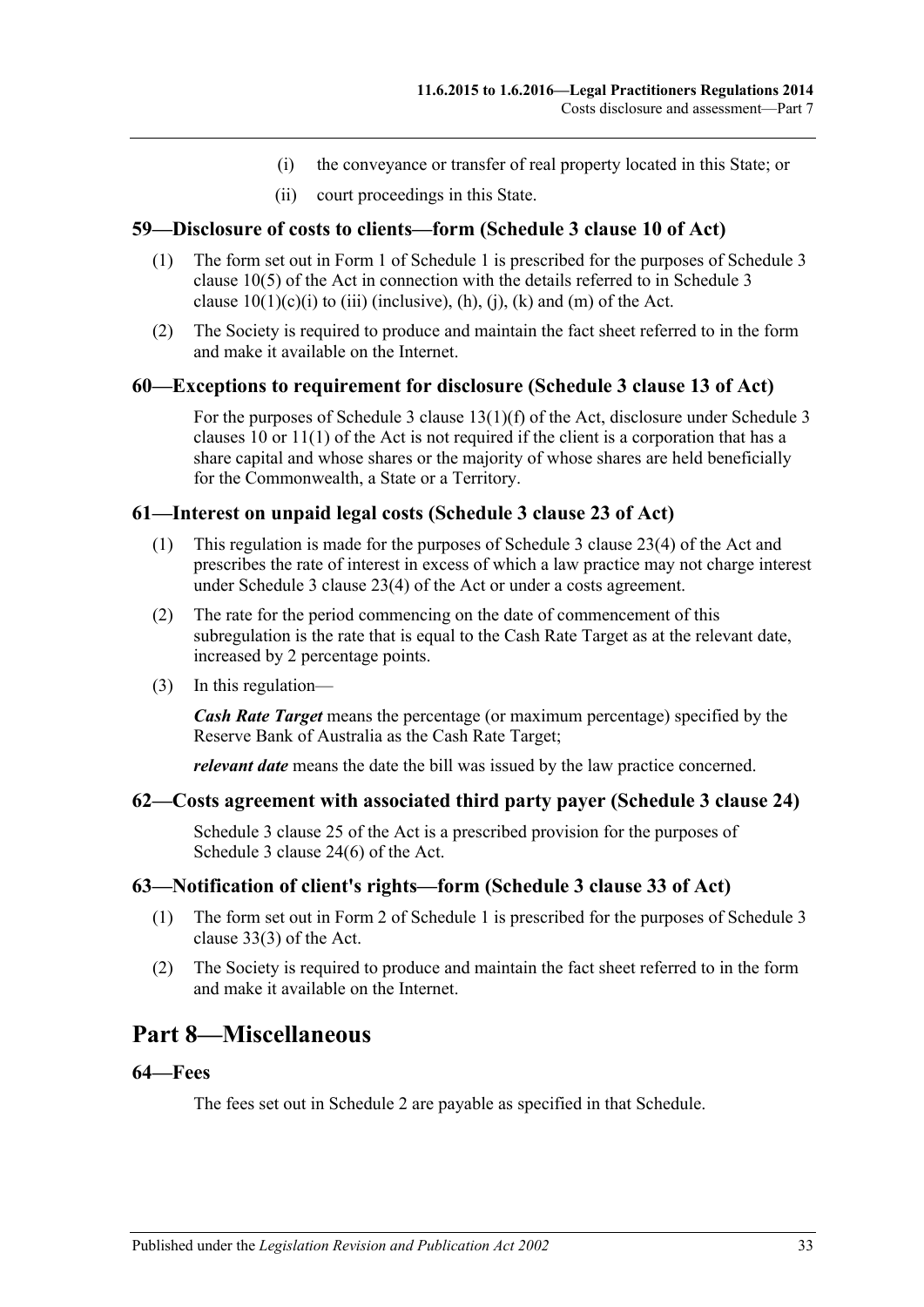#### <span id="page-33-0"></span>**65—Miscellaneous prescribed matters under Act**

- (1) For the purposes of section  $17(2)$  of the Act, the prescribed fine is—
	- (a) if the applicant has practised the profession of law while not holding a practising certificate for a period not exceeding 3 months—50% of the amount fixed as the fee for the issue or renewal of a practising certificate for at least 6 months;
	- (b) in any other case—100% of the amount of that fee.
- (2) For the purposes of section  $21(3)(n)(i)(A)$  of the Act, the maximum rental is \$36 000 per annum.
- (3) For the purposes of section  $21(3)(n)(ii)(A)$  of the Act, the maximum rental is \$17 000 per annum.
- (4) For the purposes of section 53(9) and (12) and Schedule 2 clause 27(1) of the Act, the prescribed rate is 2% above the rate fixed from time to time on interest on judgment by the Supreme Court under rule 261 of the *Supreme Court Civil Rules 2006*.
- (5) For the purposes of section  $60(3)$  of the Act, the prescribed rate is 10% per annum.
- (6) For the purposes of section 64(2) of the Act, the prescribed percentage is 20%.
- (7) For the purposes of section  $95(1)(b)(i)$  of the Act, the prescribed proportion is 19%.
- (8) For the purposes of section  $95(1)(b)(ii)$  of the Act, the prescribed proportion is 78.5%.

#### <span id="page-33-1"></span>**66—Oath of public notary**

For the purposes of section 91(3) of the Act, the oath to be taken by a person admitted as a public notary under Part 7 of the Act must be in the following form:

"I .................................... do swear that I will not make or attest any act, contract or instrument in which I know there is violence or fraud; and in all things I will act uprightly and justly in the business of a public notary according to the best of my skill and ability. So help me God."

#### <span id="page-33-3"></span><span id="page-33-2"></span>**67—Obligation to provide information to Supreme Court**

- (1) A practitioner or other person must, if so required by the Supreme Court, furnish to the Court any evidence, record or information reasonably required by the Court for the purpose of determining an application or exercising a discretion under the Act or these regulations.
- (2) If the Supreme Court has, by rules of court, assigned a function or power conferred or vested on it under Part 3 of the Act to a person or body other than a judge of the Court, a person affected by a decision of the assignee, or the failure of the assignee to make a decision, may appeal to the Supreme Court.
- (3) An appeal under this regulation is by way of a fresh hearing.

**Note—**

The power of the Supreme Court under [subregulation](#page-33-3) (1) is assigned by the Court, by rules of court, to the Law Society (see section 52A of the Act and Chapter 17 of the *Supreme Court Civil Rules 2006*).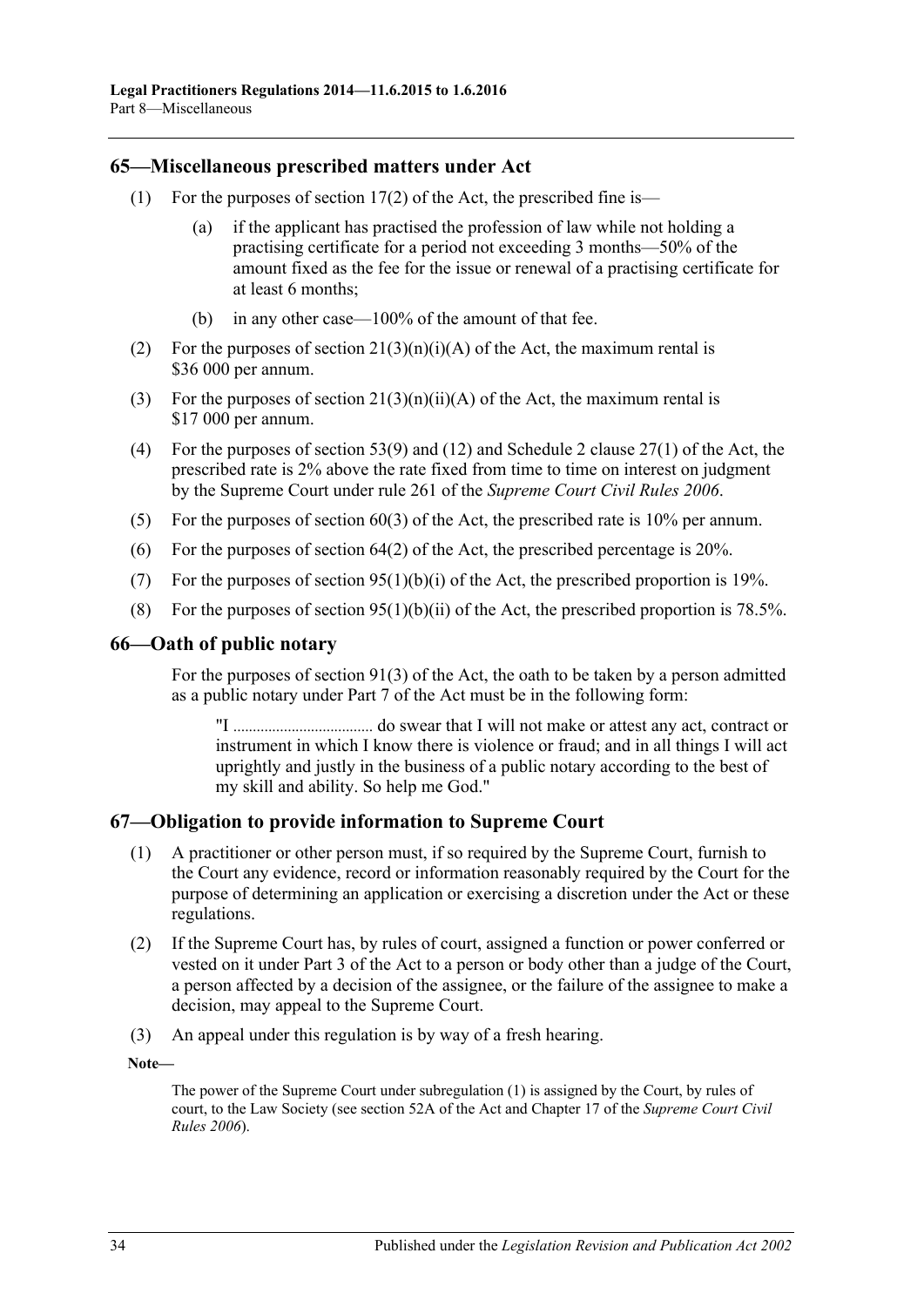#### <span id="page-34-0"></span>**68—Offences**

If—

- (a) a person contravenes, or fails to comply with, a provision of these regulations; and
- (b) no penalty in the Act applies in relation to the contravention or failure,

the person is guilty of an offence against these regulations.

Maximum penalty: \$10 000.

#### <span id="page-34-1"></span>**69—General defence**

It is a defence to a charge of an offence under these regulations if the defendant proves that the alleged offence—

- (a) was due to a reasonable mistake; or
- (b) was due to reasonable reliance on information supplied by another person; or
- $(c)$  that—
	- (i) the alleged offence was due to the act or default of another person, to an accident or to some other cause beyond the control of the defendant; and
	- (ii) the defendant took reasonable precautions and exercised due diligence to avoid the contravention.

# <span id="page-34-2"></span>**Part 9—Transitional provisions—***Legal Practitioners (Miscellaneous) Amendment Act 2013*

## <span id="page-34-3"></span>**70—Operation of amendment (requirement of incorporated legal practice to give notice)**

Schedule 1 clause 6 of the Act (as inserted by the *[Legal Practitioners \(Miscellaneous\)](http://www.legislation.sa.gov.au/index.aspx?action=legref&type=act&legtitle=Legal%20Practitioners%20(Miscellaneous)%20Amendment%20Act%202013)  [Amendment Act](http://www.legislation.sa.gov.au/index.aspx?action=legref&type=act&legtitle=Legal%20Practitioners%20(Miscellaneous)%20Amendment%20Act%202013) 2013*) does not apply to an incorporated legal practice, or to a director, officer, employee or agent of an incorporated legal practice, if Schedule 1 clause 5 of the Act applies to the practice.

#### <span id="page-34-5"></span><span id="page-34-4"></span>**71—Reporting obligations for 2013/2014 financial year**

- (1) For the purposes of section 90A of the Act (as amended by the *[Legal Practitioners](http://www.legislation.sa.gov.au/index.aspx?action=legref&type=act&legtitle=Legal%20Practitioners%20(Miscellaneous)%20Amendment%20Act%202013)  [\(Miscellaneous\) Amendment Act](http://www.legislation.sa.gov.au/index.aspx?action=legref&type=act&legtitle=Legal%20Practitioners%20(Miscellaneous)%20Amendment%20Act%202013) 2013*), the Commissioner's report to the Attorney-General and the Chief Justice in respect of the 2013/2014 financial year is—
	- (a) to report on the proceedings of the Legal Practitioners Conduct Board (the *Board*) for that financial year; and
	- (b) to be in the same form, and deal with the same matters, as the report on the proceedings of the Board for the 2012/2013 financial year presented by the Board to the Attorney-General and the Chief Justice in accordance with that section.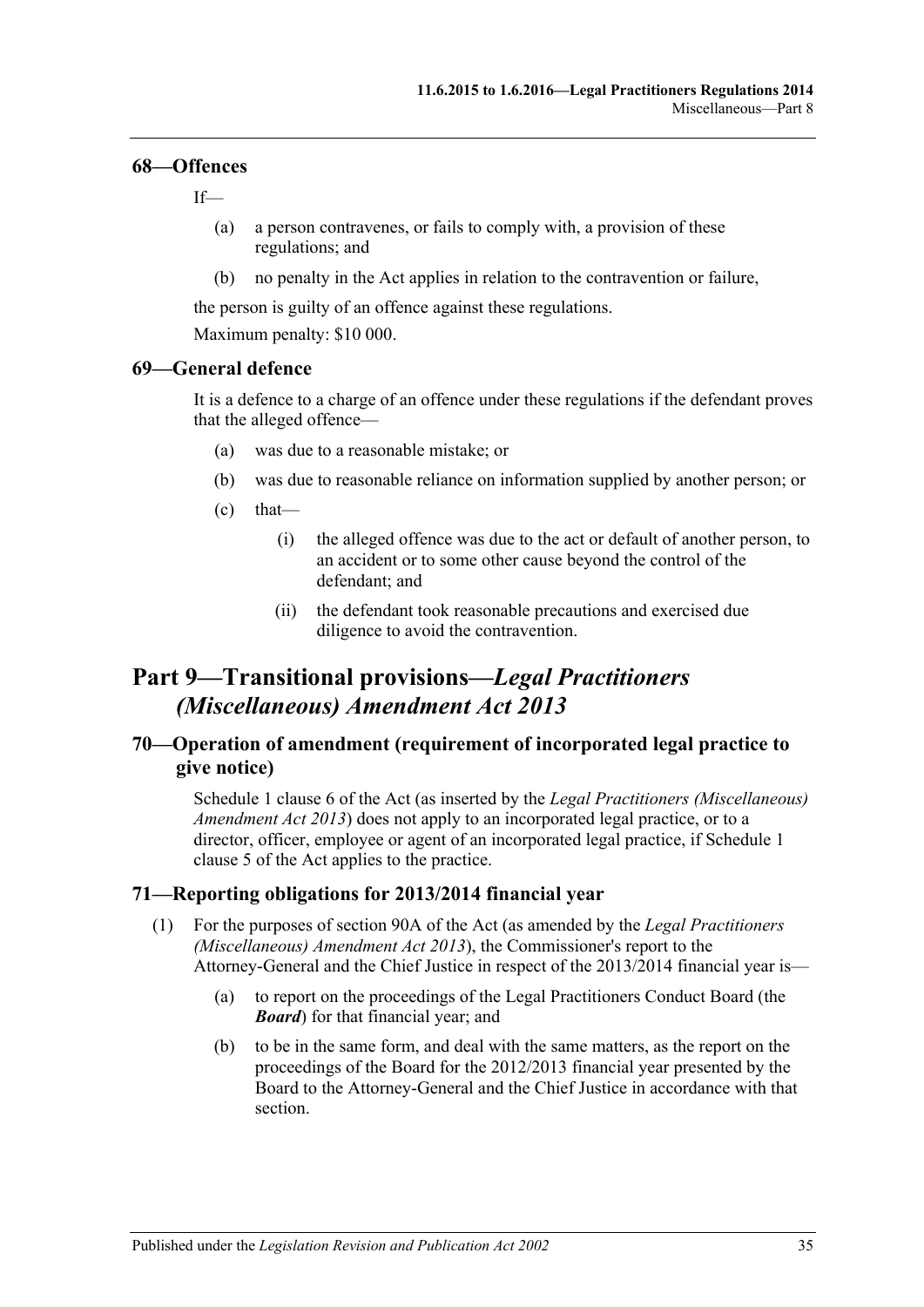(2) Presentation to the Attorney-General of a report prepared under [subregulation](#page-34-5) (1) will be taken to have satisfied the Commissioner's obligation to present a report to the Minister under section 12 of the *[Public Sector Act](http://www.legislation.sa.gov.au/index.aspx?action=legref&type=act&legtitle=Public%20Sector%20Act%202009) 2009* in respect of the 2013/2014 financial year.

# <span id="page-35-0"></span>**Schedule 1—Forms**

## **Form 1—Disclosure of costs to clients [\(regulation](#page-32-0) 59)**

## **Legal costs—your right to know**

You have the right to—

- negotiate a costs agreement with us
- receive a bill of costs from us
- request an itemised bill of costs after you receive a lump sum bill from us
- request written reports about the progress of your matter and the costs incurred in your matter
- apply for costs to be adjudicated within 6 months if you are unhappy with our costs
- apply for the costs agreement to be set aside
- make a complaint to the Legal Profession Conduct Commissioner (if you believe there has been overcharging)
- accept or reject any offer we make for an interstate costs law to apply to your matter
- notify us that you require an interstate costs law to apply to your matter

For more information about your rights, please read the fact sheet titled *Legal Costs—your right to know*. You can ask us for a copy, or obtain it from the Law Society of South Australia (or download it from their website).

## **Form 2—Notification of client's rights [\(regulation](#page-32-4) 63)**

## **Your rights in relation to legal costs**

The following avenues are available to you if you are not happy with this bill:

- requesting an itemised bill
- discussing your concerns with us
- having our costs adjudicated
- applying to set aside our costs agreement
- making a complaint to the Legal Profession Conduct Commissioner (if you believe there has been overcharging)

There may be other avenues available in your State or Territory (such as mediation).

For more information about your rights, please read the fact sheet titled *Your right to challenge legal costs*. You can ask us for a copy, or obtain it from the Law Society of South Australia (or download it from their website).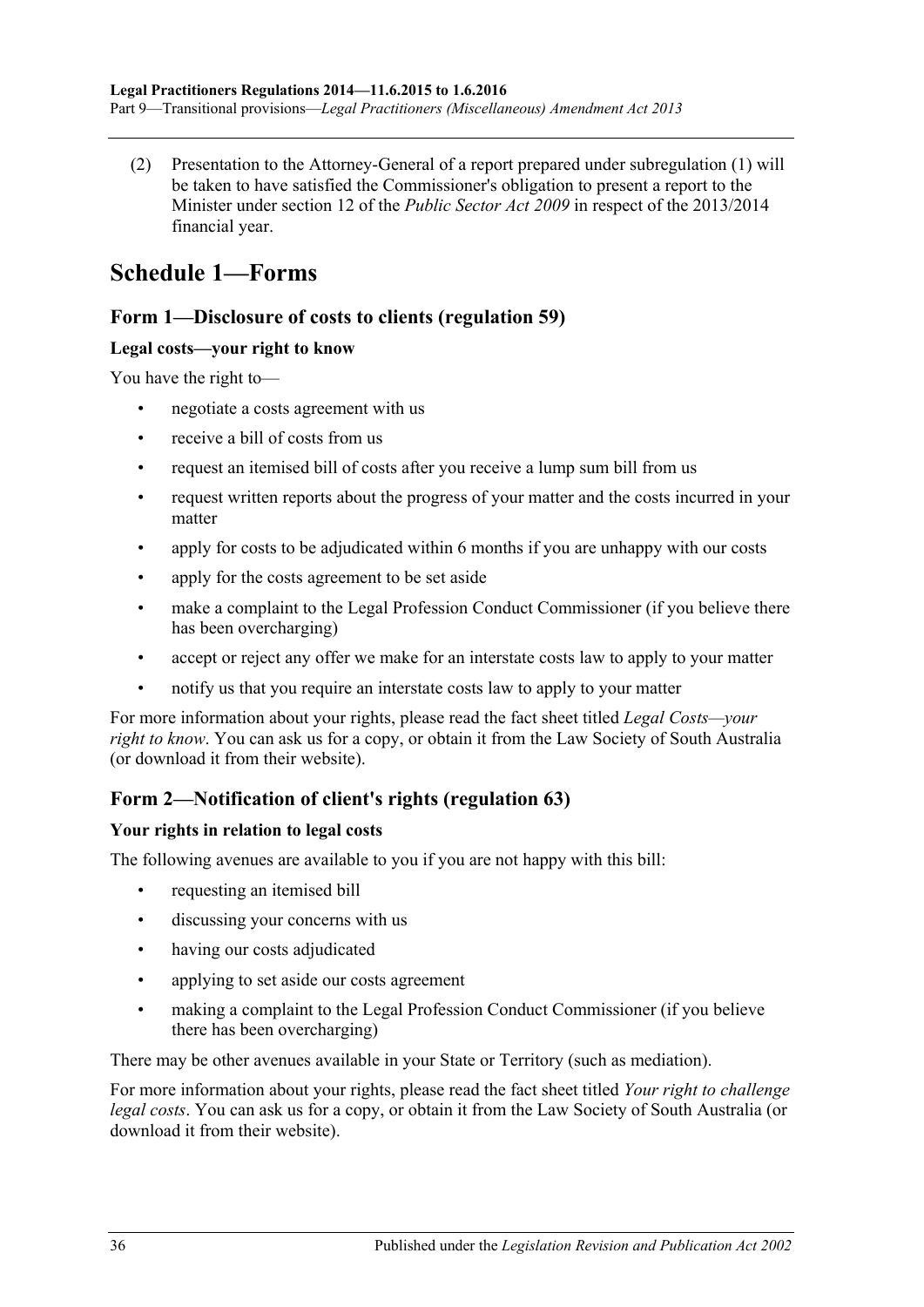# <span id="page-36-0"></span>**Schedule 2—Fees**

|   | For the issue or renewal of a practising certificate—                 |                        |                           |  |
|---|-----------------------------------------------------------------------|------------------------|---------------------------|--|
|   | (a)                                                                   | for more than 6 months | $$403$ fee<br>$$182$ levy |  |
|   | for 6 months or less<br>(b)                                           |                        | $$237$ fee<br>$$91$ levy  |  |
| 2 | Fee to accompany written notice provided under section 23D of the Act |                        | \$30                      |  |
| 3 | Fee to accompany written notice provided under Schedule 1 clause 4    |                        | \$30                      |  |
| 4 | Fee to accompany written notice provided under Schedule 1 clause 5    |                        | \$30                      |  |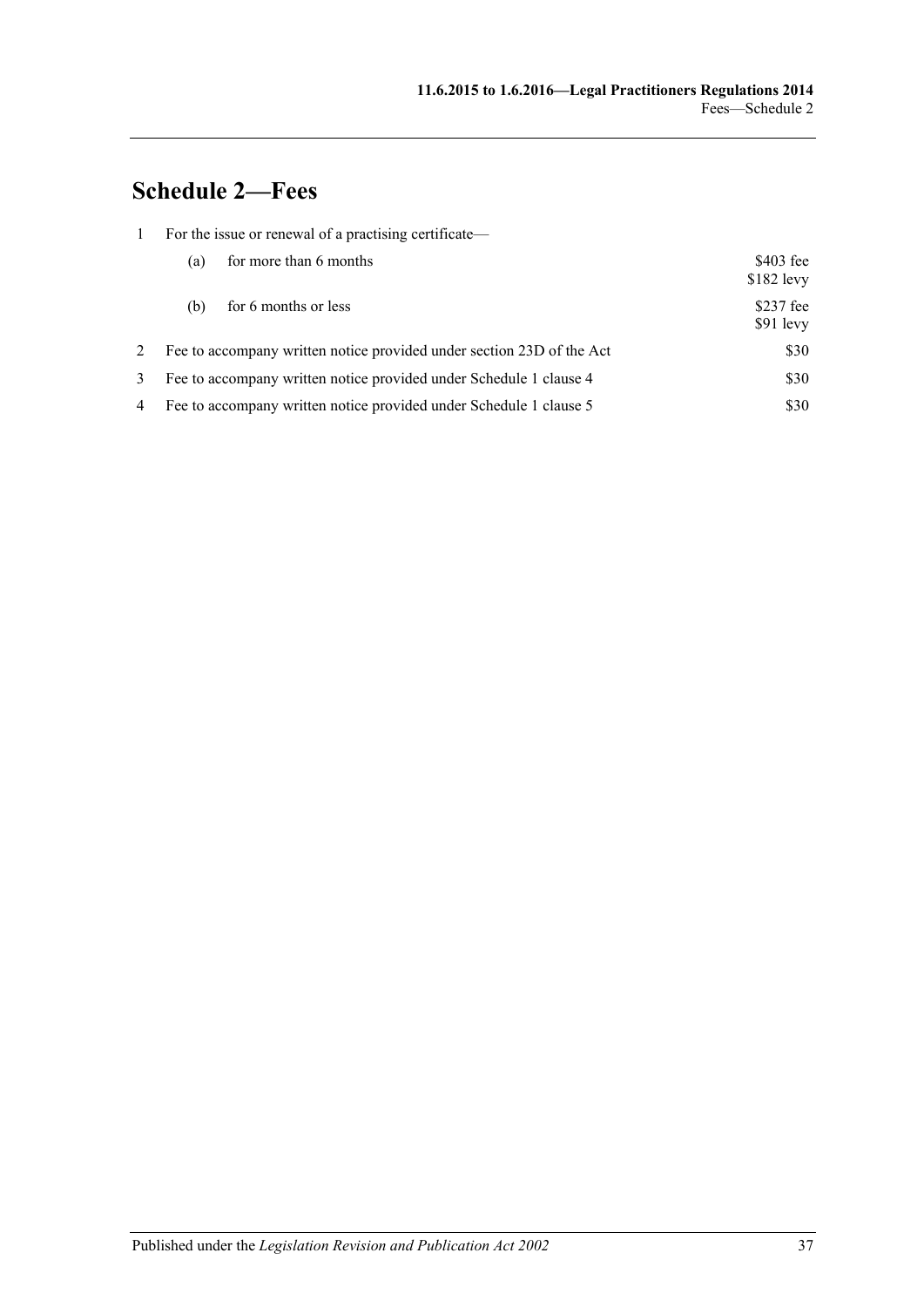# <span id="page-37-0"></span>**Legislative history**

## **Notes**

- Please note—References in the legislation to other legislation or instruments or to titles of bodies or offices are not automatically updated as part of the program for the revision and publication of legislation and therefore may be obsolete.
- Earlier versions of these regulations (historical versions) are listed at the end of the legislative history.
- For further information relating to the Act and subordinate legislation made under the Act see the Index of South Australian Statutes or www.legislation.sa.gov.au.

## **Legislation revoked by principal regulations**

The *Legal Practitioners Regulations 2014* revoked the following:

*Legal Practitioners Regulations 2009*

## **Principal regulations and variations**

New entries appear in bold.

| Year No | Reference                        | Commencement      |
|---------|----------------------------------|-------------------|
| 2014 67 | Gazette 5.6.2014 p2243           | $1.7.2014$ : r 2  |
|         | 2014 247 Gazette 2.10.2014 p6066 | $2.10.2014$ : r 2 |
| 2015 59 | Gazette 11.6.2015 p2544          | 11.6.2015: r 2    |

# **Provisions varied**

New entries appear in bold.

Entries that relate to provisions that have been deleted appear in italics.

| Provision           | How varied                                                     | Commencement |
|---------------------|----------------------------------------------------------------|--------------|
| Pt1                 |                                                                |              |
| r <sub>2</sub>      | omitted under Legislation Revision and<br>Publication Act 2002 | 2.10.2014    |
| Pt 6                |                                                                |              |
| r24                 |                                                                |              |
| r 24(3)             | varied by 247/2014 r 4                                         | 2.10.2014    |
| r30                 |                                                                |              |
| $r \, 30(2)$        | varied by 247/2014 r 5                                         | 2.10.2014    |
| r37                 |                                                                |              |
| $r \frac{37(1)}{2}$ | varied by 247/2014 r 6                                         | 2.10.2014    |
| Sch 2               | substituted by 59/2015 r 4                                     | 11.6.2015    |
| Sch <sub>3</sub>    | omitted under Legislation Revision and<br>Publication Act 2002 | 2.10.2014    |